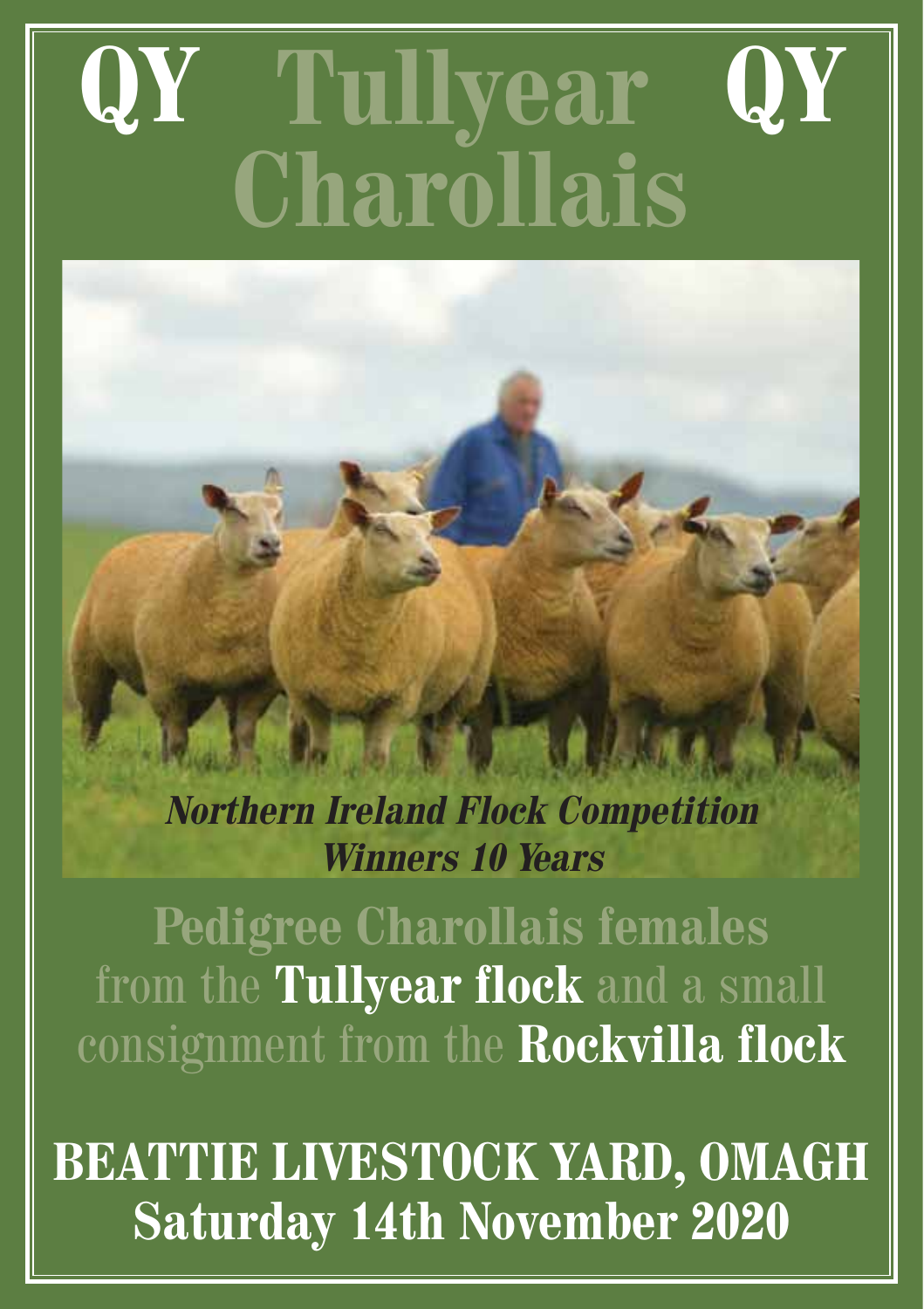

**Logie Durno Van The Man**



**Tullyear Silver Dollar, Reserve at Dungannon Premier sold for 2,350 gns**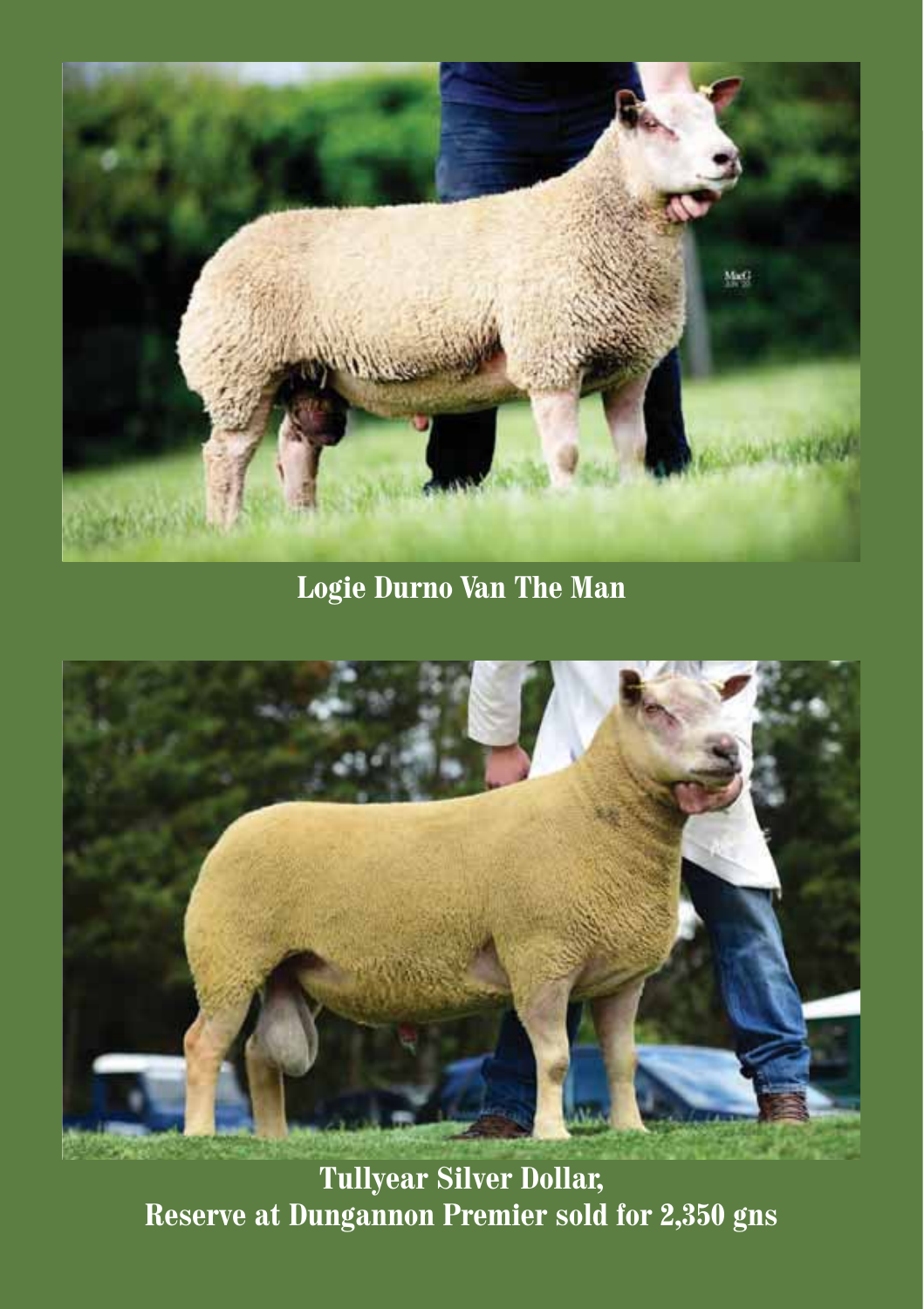# Catalogue for a *Catalogue for a* **Reduction Sale of Pedigree Charollais Females from the TULLYEAR FLOCK and a consignment from the ROCKVILLA FLOCK**

**Held under the auspices of the British Charollais Sheep Society**

# **BEATTIE LIVESTOCK YARD OMAGH**



**118 - HEAD** *118 - HEAD*



*21 - In-lamb Ewes, 97 - Shearling Ewes*

# **SATURDAY 14TH NOVEMBER 2020 Sale at 12 noon**

**Auctioneer - Richard Beattie 109 Glenpark Road, Omagh, BT79 7ST Contact for On-Line Bidding Tel: 07984 694616 / 07730 133021 Log onto Beattie.marteye.ie**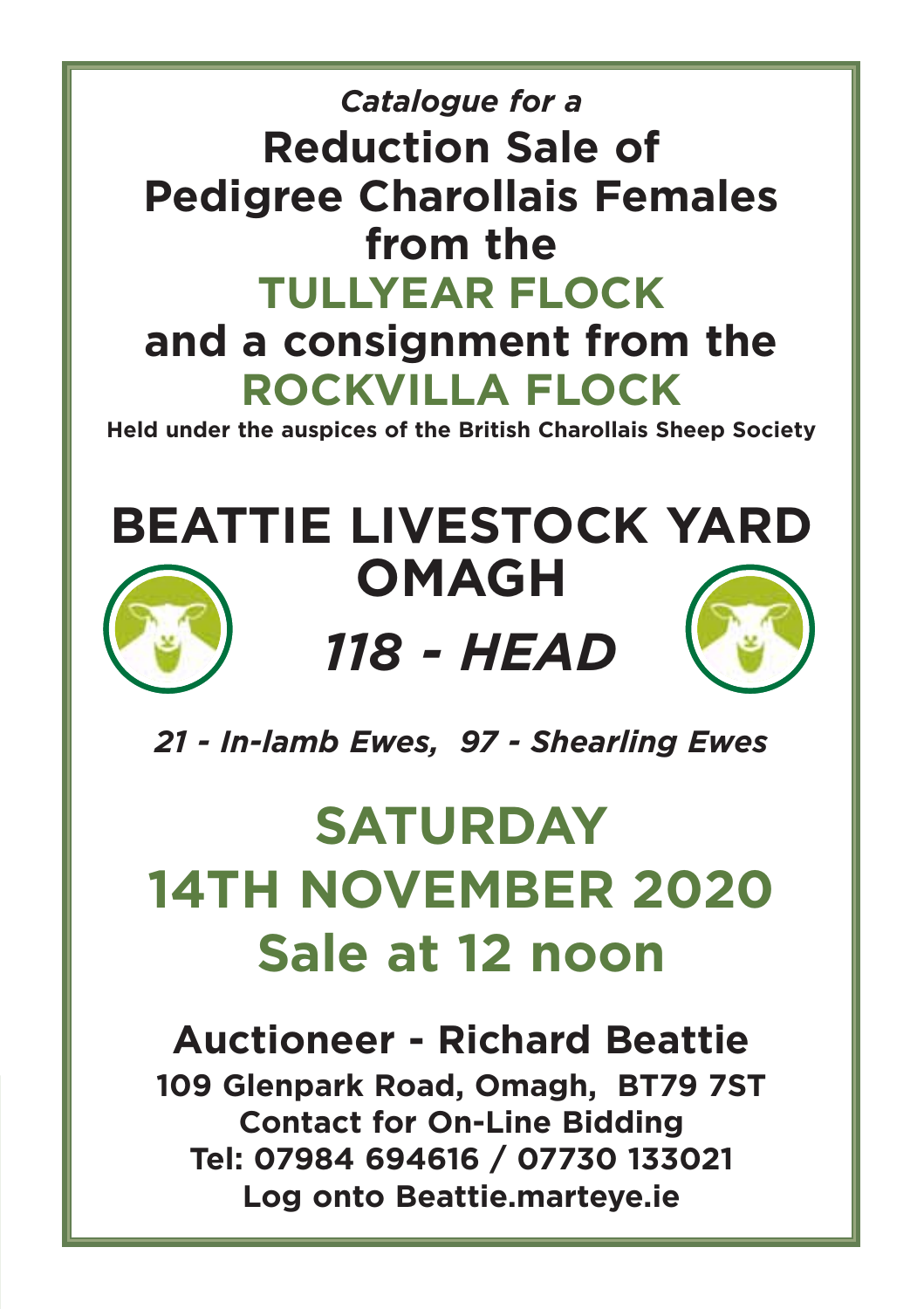

# **FARM MACHINERY**

**131GROVEHILL RD, BANBRIDGE** TEL: 028 40651303 **WWW.GAALLEN.COM** 









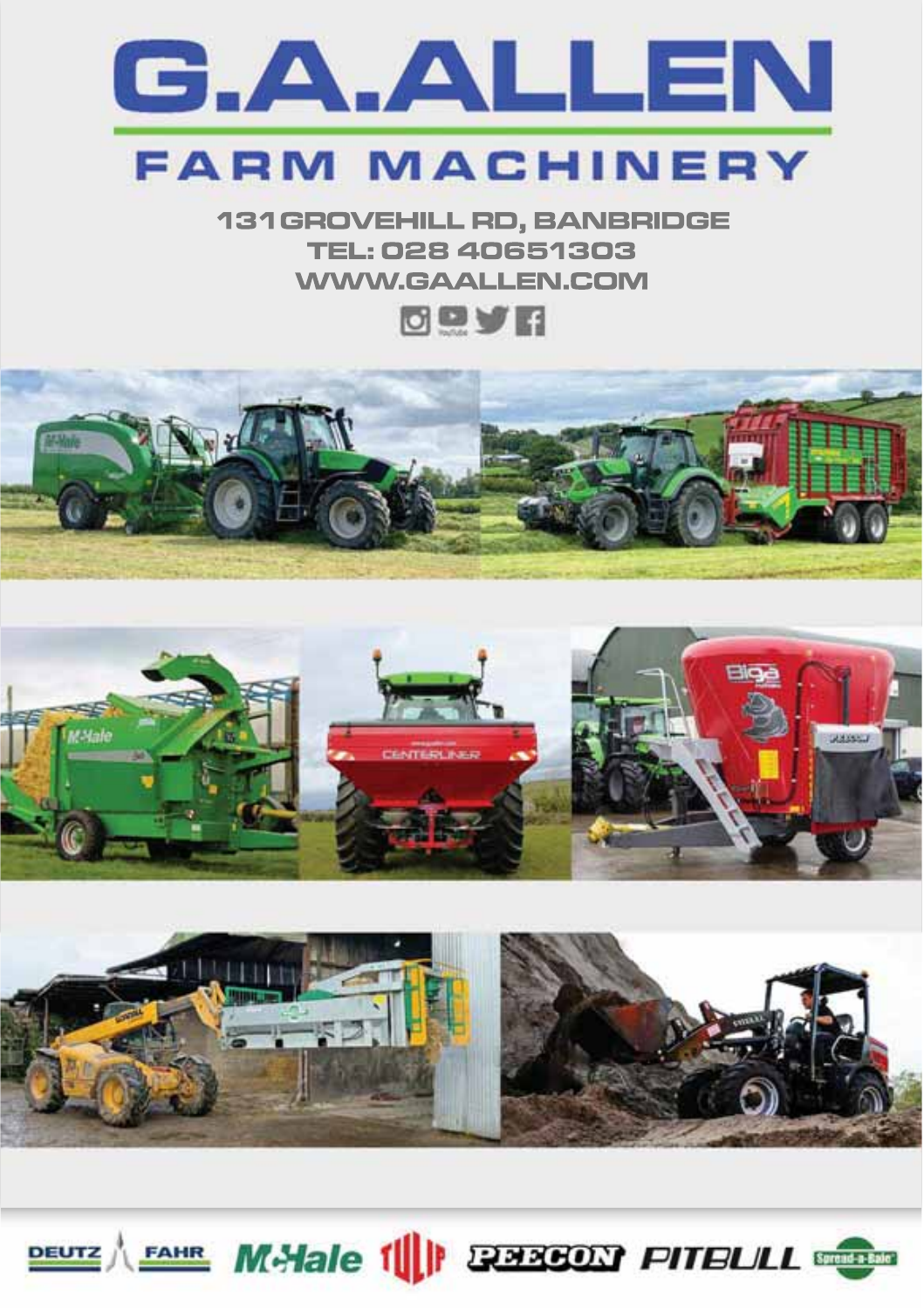# **Tullyear Flock Introduction**

Well it is finally happening, Drew has given in to part with some of his precious sheep. All sheep offered for sale are from our top Breeding Families to include all of this years hoggets which scanned in-lamb plus several top drawer two Shear Ewes we retained from last year.

The Tullyear Flock was established in 1986, the theory being that we would keep a few ewes as a diversion from our dairy herd!!

Our first Charollais came from the Flock of Andrew and John Mackie, we then purchased a few French imports from Jim Quail. Over the years we have always purchased quality sheep which are true to Charollais type with good muscle, long loin and a tight skin and of course they have to have that bit of style. This policy seems to have worked well as our sheep are always in demand, they sell well and buyers keep coming back for more.

One of our proudest occasions was winning the National Flock Competition in 2005. We have also won our own Regional Flock Competition ten times.

All ewes have been vaccinated for both Enzootic and Toxo. We are confident that you will be impressed with the sheep that we have forward.

# **Drew and Stephen Cowan**

Clareville, 26 Cascum Road, Banbridge Co Down

**House 02840 626275 Drew 07845 941128 Stephen 07729 128926 Email: tullyearcharollais@googlemail.com** 

*Pre-sale viewing most welcome*

**MAWHINNEY, DAVID & LIZ** 15 Crossnamuckley Road, Newtownards, Co Down Tel: 02891 812076 Email: david.mawhinney@btconnect.com

**David & Liz would like to thank the Cowan family for including us in this their first sale – we wish them well for today's trading.**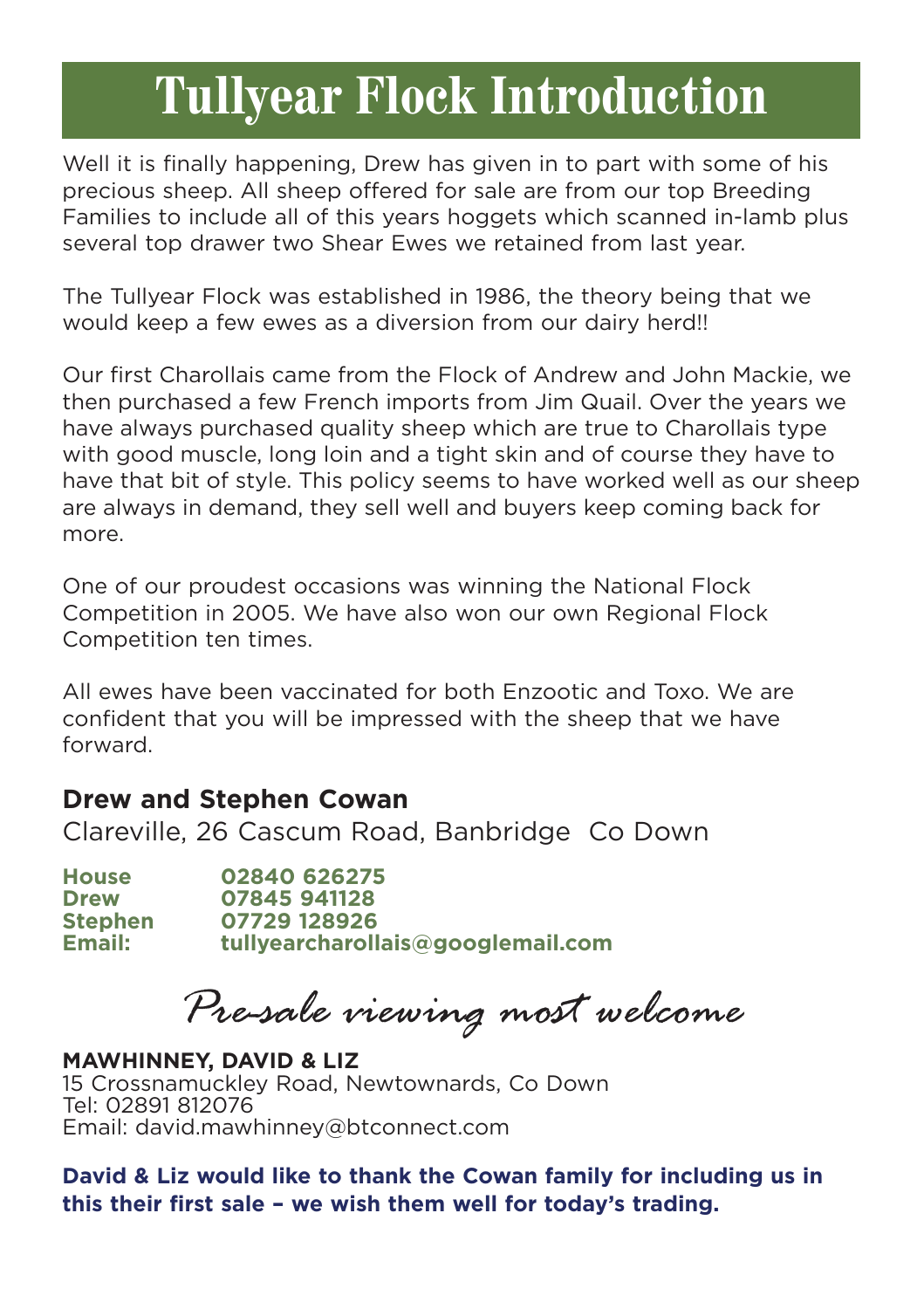# **General Information**

# **EXPORT SALE**

This is an Export Sale. All sheep are eligible to move directly from the market to Southern Ireland, any EU country and UK Mainland. There will be free transport to UK and transport to central point in Southern Ireland can be arranged.

# **ON-LINE BIDDING**

The sale will be streamed live with online bidding facilities. Please contact Beattie.marteye.ie or phone 07984 694616 for details how to bid. Please do this well in advance of the sale.

# **FLOCK VIEWING**

Buyers are most welcome to view the sale sheep prior to sale, adhering to Covid restrictions.

# **COVID RESTRICTIONS**

Covid restrictions will be those as per Government guidelines at the time. Please adhere to these rulings.

**DARD RESTRICTIONS** All vehicles must be disinfected thoroughly before arrival at the market. This applies to both vendors and purchasers. Any vehicles not properly cleansed will not be allowed entry into the market.

**METHOD OF SALE** All sheep will be sold in guineas.

**CONDITIONS OF SALE** All sheep will be sold subject to the Conditions of Sale of the British Charollais Sheep Society and to the Auctioneer's General Conditions of Sale, which are available in the Auctioneer's office.

**SCANNING RESULTS** All ewes will have been scanned and the results will be available in the catalogue or on sale day. This in no way guarantees the number of lambs at birth. If any female sheep which is described in the catalogue or at the time of sale as being "scanned in lamb" or in lamb proves not to have been in lamb at the time of sale and within 7 days after the day of sale the Purchaser gives written notice to the auctioneers of his intention to return the animal supported by a veterinary surgeon's certificate that such sheep has proved not to have been in lamb then the purchaser may return such sheep to the vendor.

# **PEDIGREE CERTIFICATES**

Pedigree Certificates will be available at the Auction Mart Office on the day of the sale. All sheep in the sale are Full Pedigree Registered.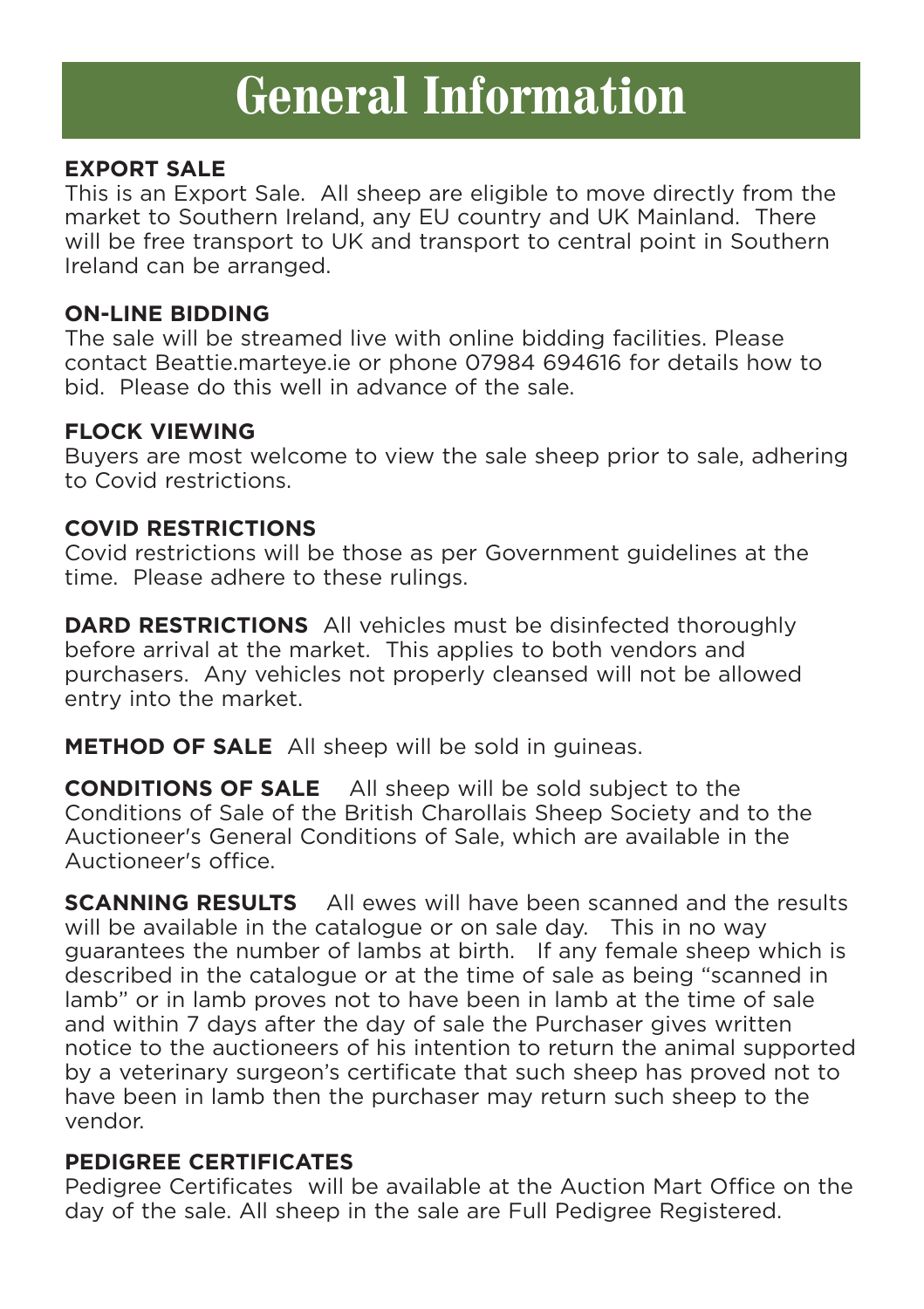# **Tullyear Service Sires**

# **Tullyear Untouchable 19QY3251**

Our best Topgun son. Always stands out. Very correct. One we couldn't part with as these top rams are hard to find.

# **Tullyear Unbelievable 19QY3178**

Royal Commander Son

From the J17 line. Dam one of the best ewes in the flock at the minute. A ewe with plenty of power and bone which this ram definitely has.

# **Tullyear VG 20QY3408**

Dalby Tarquin son

Unfortunately we lost Dalby Tarquin this Spring so we kept this January born son out of one of our best Sullivan ewes. A great muscled ram with terrific end.



# **Dalby Tarquin purchased as a shearling at Worcester Premier from the Dalby Flock of the Sercombe Family**

# **Logie Durno Van the Man 20ZNN31972**

Purchased privately from the Ingram Family this year, the first time I have purchased a ram without handling him but we were not disappointed a super muscled ram who has kept his shape after running with ewes. His Dam was purchased at the Wedderburn Dispersal Sale for 3800gns and was bred by the Edstaston Flock of Robert and Jeanette Gregory. (Pictured inside front cover)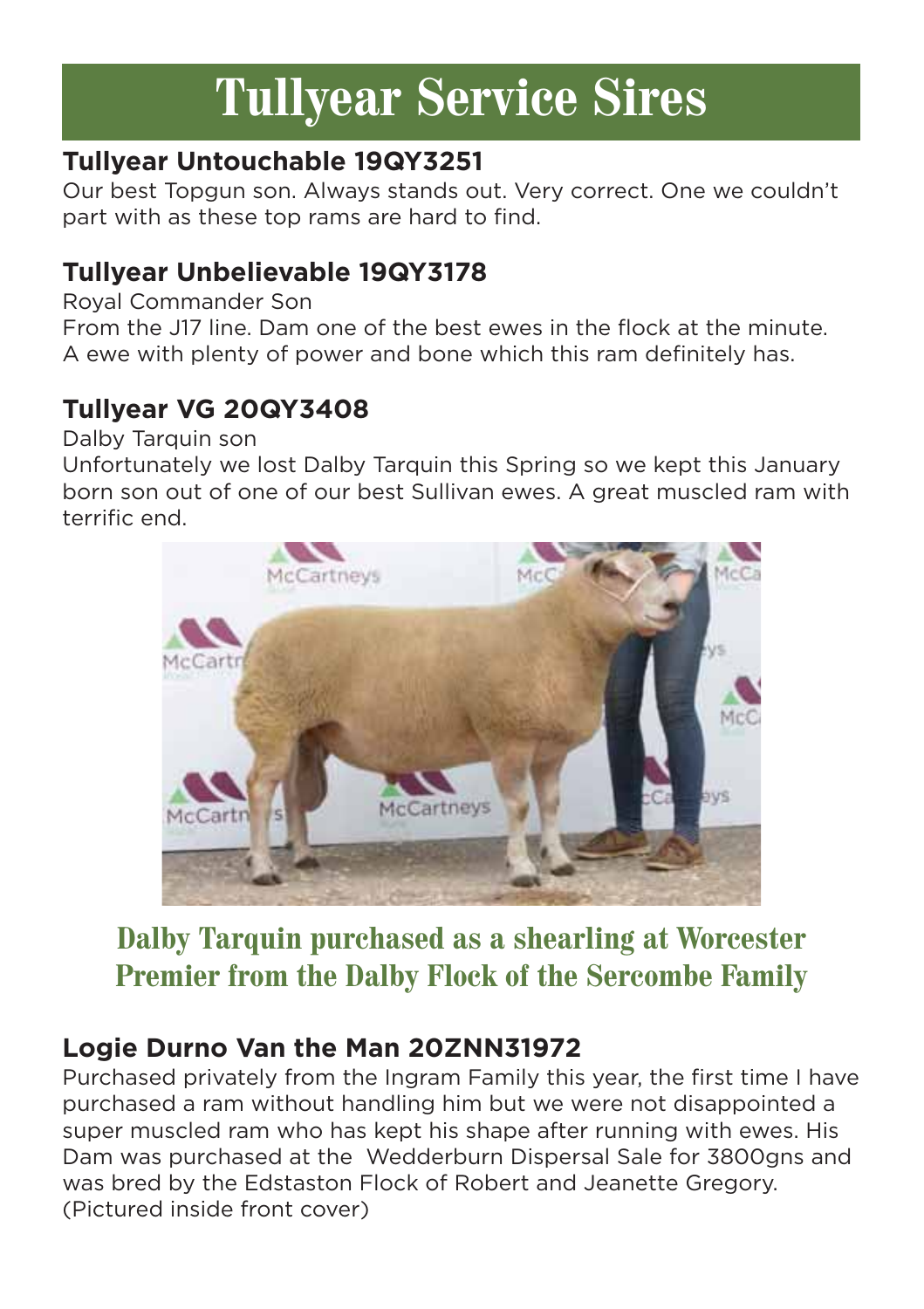# **Tullyear Service Sires**

# **Loanhead Topgun 18WNC22676**

Purchased at Worcester Premier 2018 where he stood second in his class, his full ET brother winning the Championship. Top Gun has grown into a very impressive Ram leaving a very even and correct batch of progeny with several Rams selling to Pedigree Breeders.



# **Loanhead Top Gun has matured into a very powerful ram**

# **Rockvilla Service Sire**



**Tullyear Uncle Drew a January born Top Gun son at Dungannon Premier 2019, sold to David Mawhinney, 1,000 gns**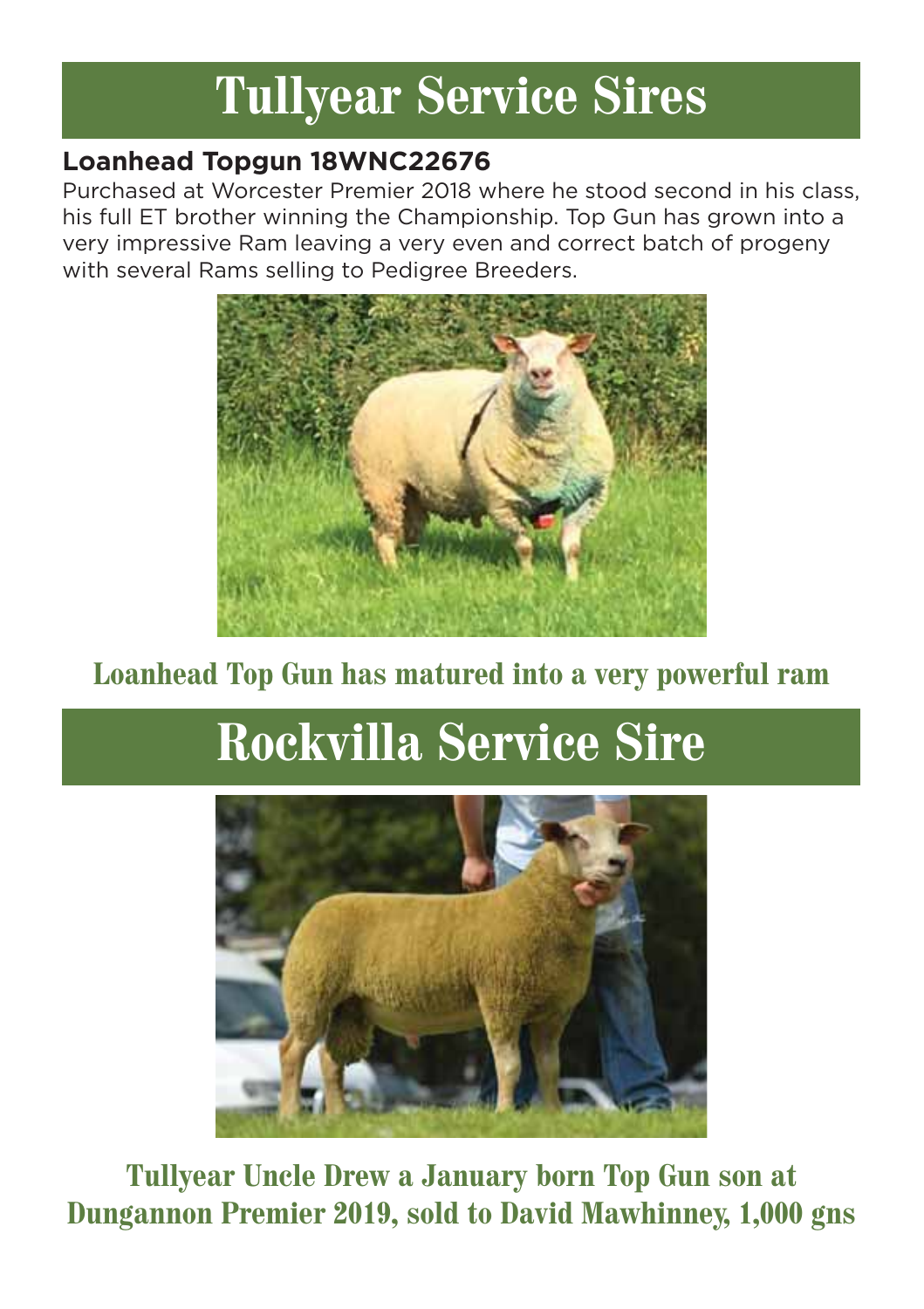# **Tullyear Stock Sires**

# **Edstaston Toulouse Laitrec 18TG00740**

Purchased at Worcester Premier 2018 from the Edstaston Flock of Robert and Jeanette Gregory. He stood first in his class,a son of Knockin Shockin he has proved a very consistent Sire producing some great Males and Females. He bred last year's Show Ewe Lamb, Lot 22

# **Ardcath Sullivan**

Champion Ram lamb at Southern Ireland Premier 2017, bred by Eugene OSullivan, his lambs always stood out and he has left us with some terrific bodied females

# **Springhill Royal Commander**

Purchased privately as a lamb from Graham Foster, Royal Commander went on to win Champion Junior Stock Ram in the Flock Competition a stylish ram with great topline and giggots he was the sire of Tullyear Silver Dollar who was Champion Shearling at Dunannon Premier 2018

# **Kilmacshane Skyfall**

Top price at Tullow 2017 3000Euros,this ram lamb was purchased for his power and style which can be seen in his daughters for the sale in particular Lot 90.

# **Tullyear Silver Dollar**

Champion Shearling and top price of 2350gns at Dungannon 2018, used on AI date before Premier. Silver Doller has left us with some very powerful females. A ram we shouldn't have sold (Pictured inside front cover)

# **Arbryn Tyson**

Purchased at Worcester Premier sired by Rhaeadr Real Deal, he has left us with some stylish females.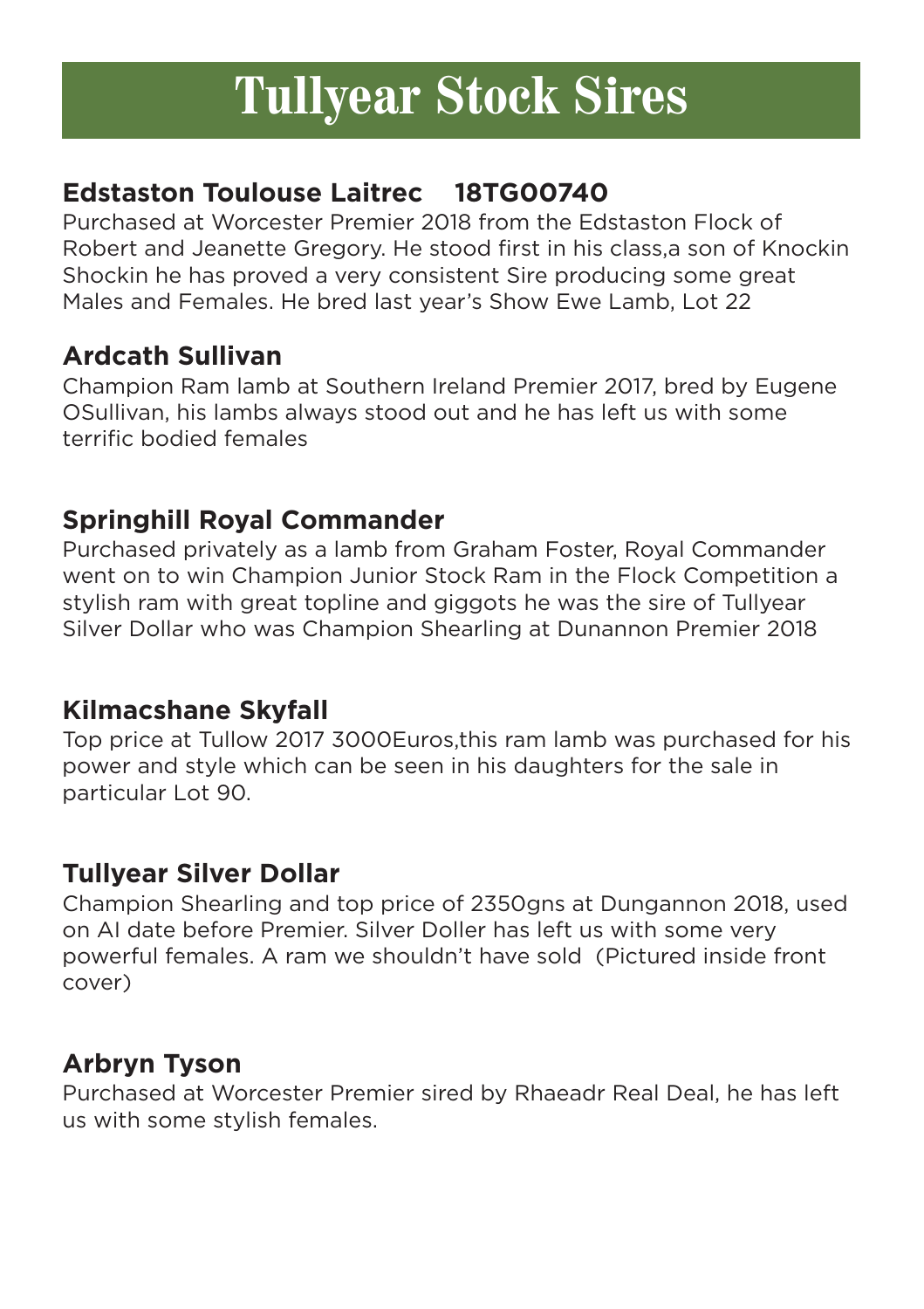# **EWES**

# **MR DREW & STEPHEN COWAN (TULLYEAR)**

# **LOT 1 TULLYEAR 18QY02811 (UK1780527/02811)**

TWIN 19/12/2017 **Sire :** Oakchurch Royal Ryan (16WKW00219) **SS:** Banwy Oh What A Boy (14XXS00397) **Dam :** Tullyear (11QY00381) **DS:** Arjane Kukri (1ZRF0051) Scanned twins to Loanhead Topgun. Tupped after 30th July. Bred a great ewe lamb this year.

# **LOT 2 TULLYEAR 18QY02818 (UK1780527/02818)**

 TWIN 19/12/2017 **Sire :** Oakchurch Royal Ryan (16WKW00219) **SS:** Banwy Oh What A Boy (14XXS00397) **Dam :** Tullyear (15QY01815) **DS:** Banville (14WZ00255) Scanned single to Loanhead Topgun. Tupped after 30th July. Her tup lamb sold to a breeder this year.

# **LOT 3 TULLYEAR 18QY02674 (UK1780527/02674)**

**TWIN** 12/12/2017 **Sire :** Oakchurch Royal Ryan (16WKW00219) **SS:** Banwy Oh What A Boy (14XXS00397) **Dam :** Tullyear (16QY02208) **DS:** Highway Obelisk (14ZDG00211) **DS:** Highway Obelisk (14ZDG00211) Scanned single to Logie Durno Van the Man. Tupped after 30th July.

# **LOT 4 TULLYEAR 18QY02759 (UK1780527/02759)**

**TWIN** 19/12/2017 **Sire :** Springhill Royal Commander (16WLK02785) **SS:** Springhill O'Driscoll (14WLK02099) **DS:** Tullyear Oman (14QY01317) Scanned triplets to Logie Durno Van the Man. Tupped 6th July onwards.

# **LOT 5 TULLYEAR 18QY02835 (UK1780527/02835)**

**TWIN** 09/01/2018 **Sire :** Ardcath Sullivan (17F3917006) **SS:** Ballyhibben (14B314151)<br>**Dam :** Cleomack (14WHV00198) **DS:** Logie Durno McCoist (122 **DS:** Logie Durno McCoist (12ZNN04409) Scanned twins to Loanhead Topgun. Tupped 6th July onwards.

# **LOT 6 TULLYEAR 18QY02697 (UK1780527/02697)**

**TWIN** 12/12/2017 **Sire :** Springhill Royal Commander (16WLK02785) **SS:** Springhill O'Driscoll (14WLK02099) **DS:** Lisfuncheon Limited Edition (11A5411014) Scanned single to Logie Durno Van the Man. Tupped after 30th July. Grand Dam purchased from Glyncoch flock.

# **LOT 7 TULLYEAR 18QY02648 (UK1780527/02648)**

**SINGLE-ET** 12/12/2017 **Sire :** Logie Durno Finnegan (0ZNN5635) **SS:** Rutland Endeavour (0ZFY4034) **DS:** (0B43043) **Dam:** (13J1830259) Scanned twins to Logie Durno Van the Man. Tupped after 13th August. Dam one of the best French ewes we ever had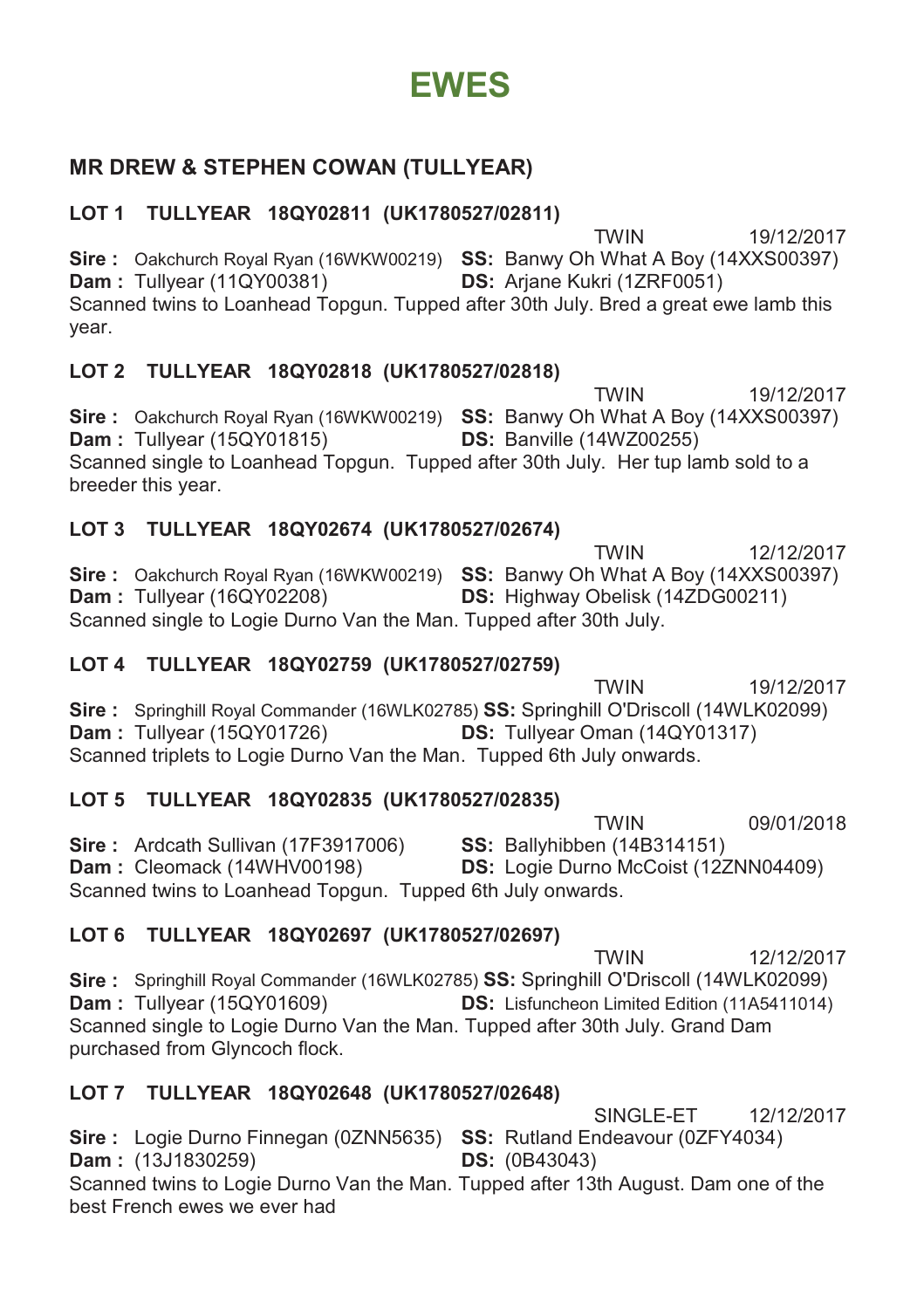# **LOT 8 TULLYEAR 18QY02747 (UK1780527/02747)**

**Sire :** Logie Durno Finnegan (0ZNN5635) **SS:** Rutland Endeavour (0ZFY4034) **Dam :** Tullyear (11QY00295) **DS:** Ariane Kukri (1ZRF0051) Scanned twins to Logie Durno Van the Man. Tupped after 30th July. Dam one of our best Kukri ewes.

# **LOT 9 TULLYEAR 18QY02793 (UK1780527/02793)**

**SINGLE** 19/12/2017 **Sire :** Oakchurch Royal Ryan (16WKW00219) **SS:** Banwy Oh What A Boy (14XXS00397) **Dam :** Tullyear (12QY00603) **DS:** Bawnard Keystone (1D320113) **DS:** Bawnard Keystone (1D320113)

TRIPLET 13/12/2017

Scanned single to Logie Durno Van the Man. Tupped after 13th August. Shown as a ewe lamb and grew into a very powerful ewe.



### **LOT 10 TULLYEAR 18QY02821 (UK1780527/02821)**

SINGLE 22/12/2017 **Sire :** Tullyear Egbert (0QY4007) **SS :** Arjane Cavanagh (0ZRF2032) **Dam :** Tullyear (12QY00700)

**DS :** Bawnard Keystone (1D320113)

Scanned single to Logie Durno Van the Man. Tupped after 13th August. Something special, power and style. One of the best we have offered for sale.

(Lot 10 pictured left)

# **LOT 11 TULLYEAR 18QY02702 (UK1780527/02702)**

TWIN 12/12/2017 **Sire :** Oakchurch Royal Ryan (16WKW00219) **SS:** Banwy Oh What A Boy (14XXS00397) **Dam :** Tullyear (15QY01797) **DS:** Lisfuncheon Limited Edition (11A5411014) Scanned twins to Loanhead Topgun. Tupped after 30th July. Grand dam J18, great breeding line.

# **LOT 12 TULLYEAR 18QY02804 (UK1780527/02804)**

**TWIN** 19/12/2017 **Sire :** Springhill Royal Commander (16WLK02785) **SS:** Springhill O'Driscoll (14WLK02099) **DS:** Bawnard Keystone (1D320113) Scanned twins to Logie Durno Van the Man. Tupped after 13th August.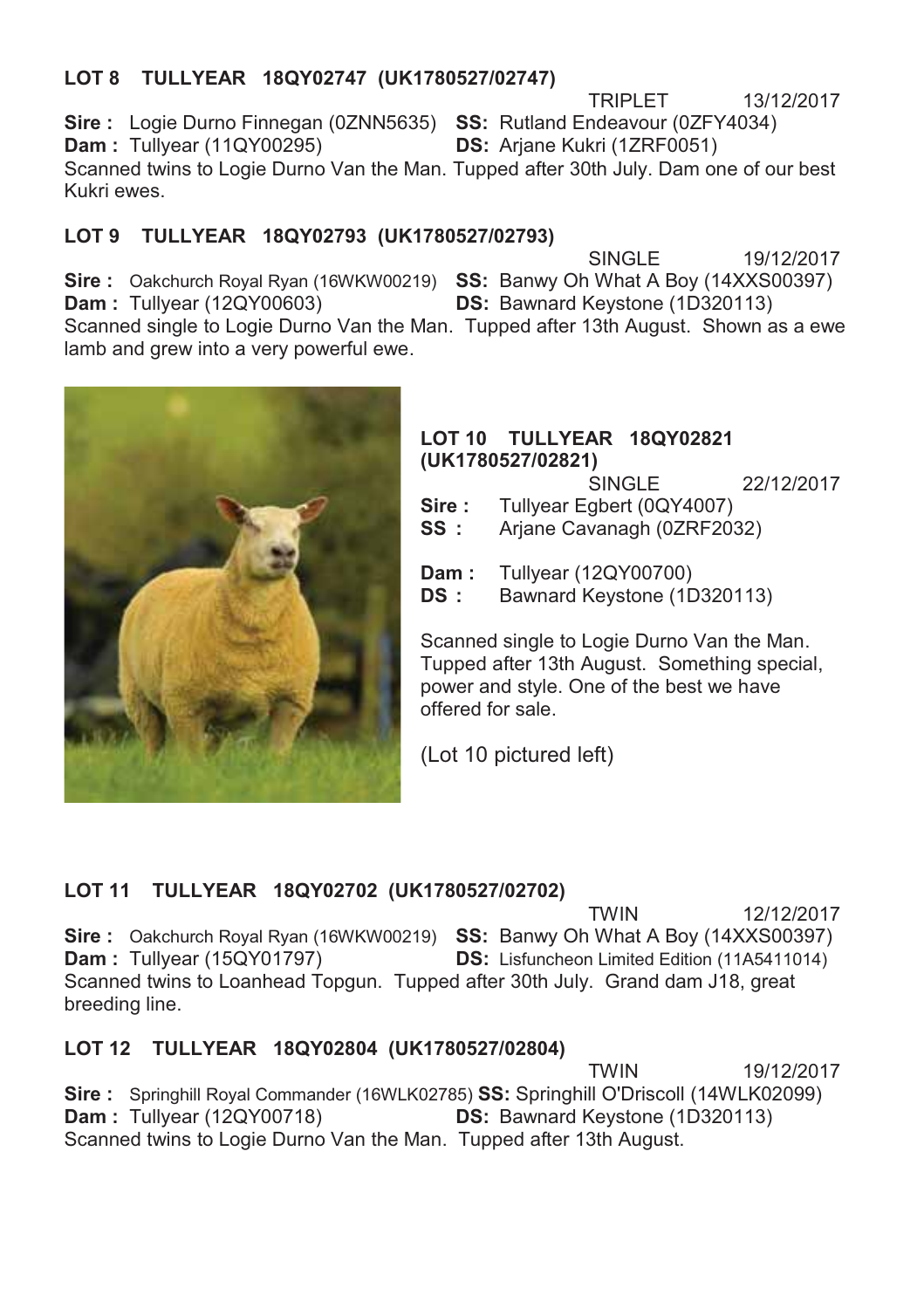# **LOT 13 TULLYEAR 18QY02929 (UK1780527/02929)**

 TWIN 18/04/2018 **Sire :** Ardcath Sullivan (17F3917006) **SS:** Ballyhibben (14B314151) **Dam :** Tullyear (13QY01033) **DS:** Lisfuncheon Limited Edition (11A5411014) Scanned triplets to Logie Durno Van the Man. Tupped after 13th August. Big flashy ewe.

# **LOT 14 TULLYEAR 18QY02860 (UK1780527/02860)**

 TRIPLET 09/01/2018 **Sire :** Kilmacshane Skyfall (17F217030) **SS:** Bawnard Carousel (15D3215042) **Dam :** Tullyear (14QY01173) **DS:** Lisfuncheon Limited Edition (11A5411014) Scanned single to Loanhead Topgun. Tupped after 30th July.

# **LOT 15 TULLYEAR 18QY02872 (UK1780527/02872)**

SINGLE 10/01/2018<br>
SS: Ballvhibben (14B314151) **Sire :** Ardcath Sullivan (17F3917006) **Dam :** Tullyear (15QY01816) **DS:** Banville (14WZ00255) Scanned twins to Tullyear Unbelievable. Tupped 30th July.

# **LOT 16 TULLYEAR 18QY02935 (UK1780527/02935)**

TWIN 18/04/2018<br>**SS:** Ballyhibben (14B314151) **Sire :** Ardcath Sullivan (17F3917006) **Dam :** Tullyear (16QY02087) **DS:** Lisfuncheon Limited Edition (11A5411014) Scanned twins to Logie Durno Van the Man. Tupped after 13th August. Part of the J17 French line

# **LOT 17 TULLYEAR 18QY02942 (UK1780527/02942)**

|                                                            | <b>TWIN</b>                        | 18/04/2018 |
|------------------------------------------------------------|------------------------------------|------------|
| <b>Sire:</b> Ardcath Sullivan (17F3917006)                 | <b>SS: Ballyhibben (14B314151)</b> |            |
| <b>Dam:</b> Tullyear (15QY01819)                           | <b>DS:</b> (13E230015)             |            |
| Scanned single to Loanhead Topgun. Tupped after 30th July. |                                    |            |

# **LOT 18 TULLYEAR 18QY02863 (UK1780527/02863)**

**TWIN** 10/01/2018 **Sire :** Kilmacshane Skyfall (17F217030) **SS:** Bawnard Carousel (15D3215042) **Dam :** Tullyear (15QY01680) **DS:** Highway Obelisk (14ZDG00211) Scanned twins to Loanhead Topgun. Tupped after 30th July. Great family - Grand dam is mother of Lot 10.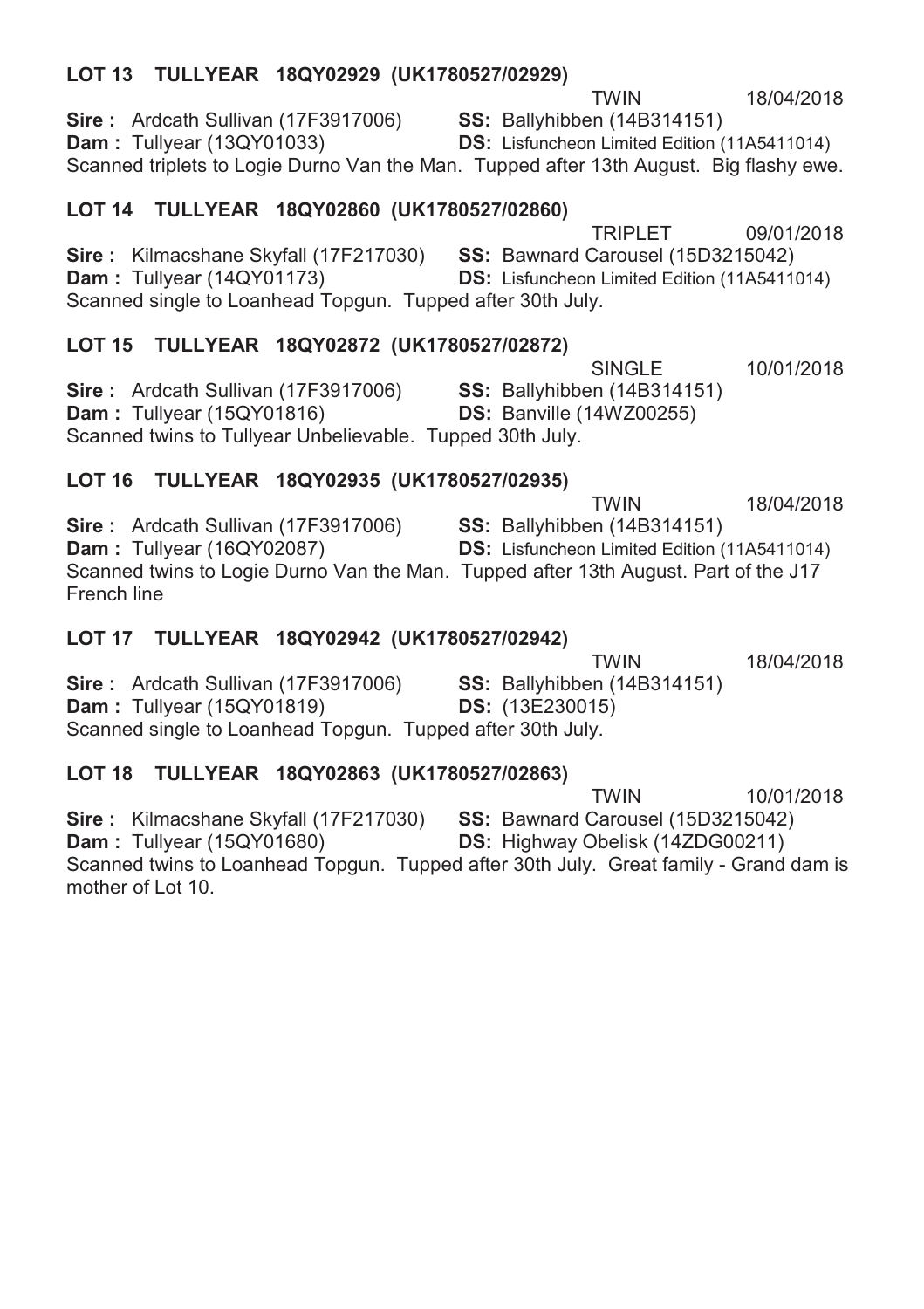

### **LOT 19 TULLYEAR 18QY02939 (UK1780527/02939)**

TWIN 18/04/2018

**Sire :** Ardcath Sullivan (17F3917006)

**SS:** Ballyhibben (14B314151)

**Dam :** Tullyear (15QY01682)<br>**DS:** Tullyear Oman (14QY) **DS:** Tullyear Oman (14QY01317)

Scanned twins to Logie Durno Van the Man. Tupped after 30th July. One of our best Sullivan daughters.

(Lot 19 pictured left)

**LOT 20 TULLYEAR 18QY02796 (UK1780527/02796)** 

 SINGLE 19/12/2017 **Sire :** Oakchurch Royal Ryan (16WKW00219) **SS:** Banwy Oh What A Boy (14XXS00397) **Dam :** Tullyear (12QY00752) **DS:** Bawnard Keystone (1D320113) **DS:** Bawnard Keystone (1D320113) Scanned single to Loanhead Topgun. Tupped 30th July. This female line has bred numerous stock rams.

# **LOT 21 TULLYEAR 18QY02966 (UK1780527/02966)**

**TWIN** 05/05/2018 **Sire :** Kilmacshane Skyfall (17F217030) **SS:** Bawnard Carousel (15D3215042) **Dam :** Tullyear (13QY01032) **DS:** Bawnard Keystone (1D320113) Scanned single to Logie Durno Van the Man. Tupped after 13th August.

# **SHEARLING EWES**

# **MR DREW & STEPHEN COWAN (TULLYEAR)**

# **LOT 22 TULLYEAR 19QY03018 (UK1780527/03018)**

TWIN 01/12/2018 **Sire :** Edstaston Toulouse Laitrec (18TG00740) **SS:** Knockin Shockin' (17XXJ00376) **Dam :** Tullyear (13QY00949) **DS:** Bawnard Keystone (1D320113) Scanned twins to Logie Durno Van the Man. Tupped after 6th July. Our show ewe lamb last year. 2 firsts and 2 reserve championships. A ewe with shape and style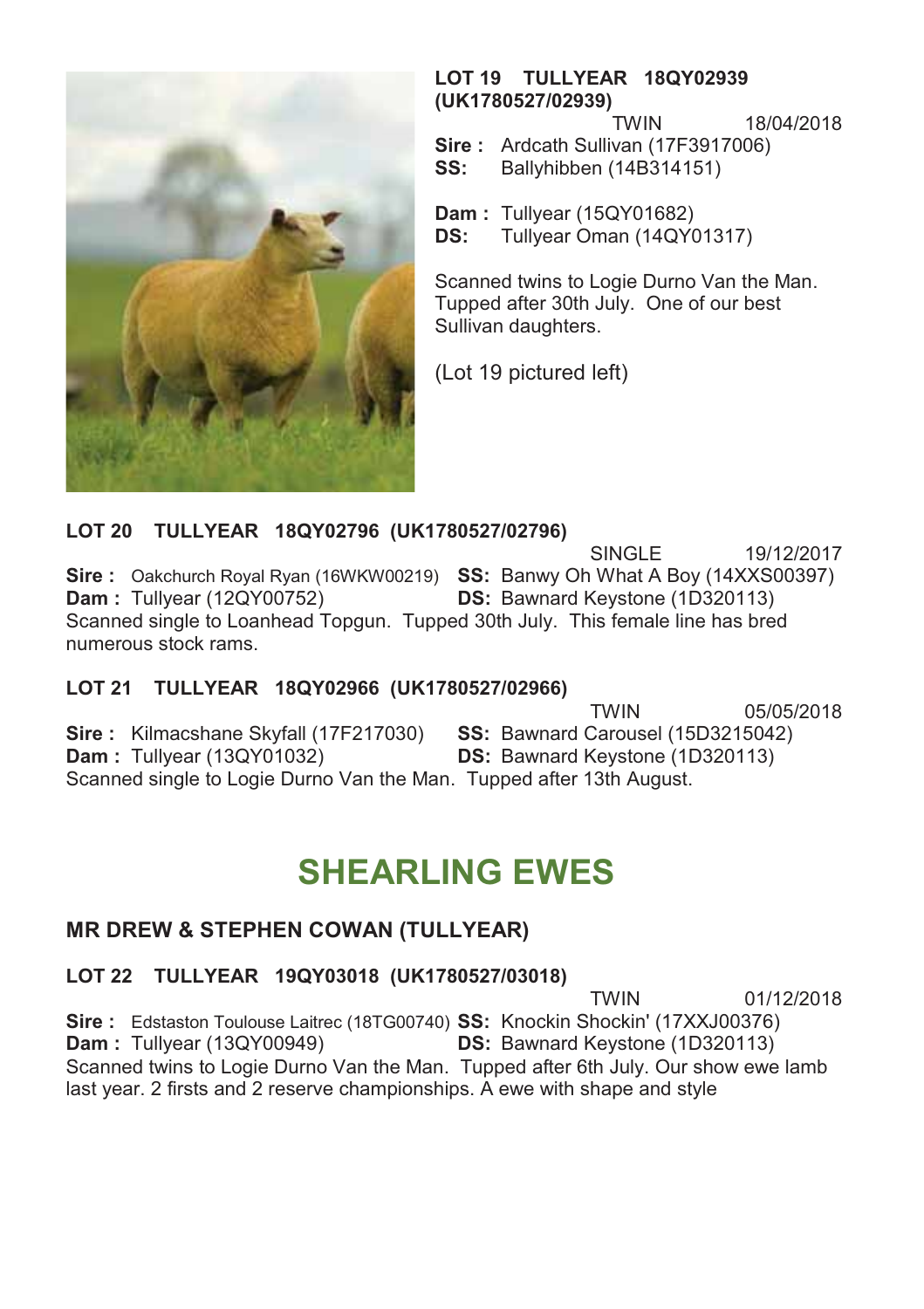# **LOT 23 TULLYEAR 19QY03023 (UK1780527/03023)**

**TWIN** 06/12/2018 **Sire :** Edstaston Toulouse Laitrec (18TG00740) **SS:** Knockin Shockin' (17XXJ00376) **Dam :** Tullyear (12QY00732) **DS:** Bawnard Keystone (1D320113) **DS:** Bawnard Keystone (1D320113) Scanned single to Logie Durno Van the Man. Tupped after 30th July.

# **LOT 24 TULLYEAR 19QY03028 (UK1780527/03028)**

**TWIN** 07/12/2018 **Sire :** Edstaston Toulouse Laitrec (18TG00740) **SS:** Knockin Shockin' (17XXJ00376) **DS:** Highway Obelisk (14ZDG00211) Scanned single to Tullyear Untouchable. Tupped after 6th July.

# **LOT 25 TULLYEAR 19QY03031 (UK1780527/03031)**

**TWIN** 08/12/2018 **Sire :** Edstaston Toulouse Laitrec (18TG00740) **SS:** Knockin Shockin' (17XXJ00376) **Dam :** Tullyear (16QY02169) **DS:** Tullyear (14QY01387) Scanning details at sale running with Tullyear Untouchable.

# **LOT 26 TULLYEAR 19QY03033 (UK1780527/03033)**

**TWIN** 08/12/2018 **Sire :** Edstaston Toulouse Laitrec (18TG00740) **SS:** Knockin Shockin' (17XXJ00376) **Dam:** Tullyear (14QY01214) **DS:** Lisfuncheon Limited Edition (11A5411014) Scanned twins to Tullyear Untouchable. Tupped after 30th July.

# **LOT 27 TULLYEAR 19QY03035 (UK1780527/03035)**

 TWIN 08/12/2018 **Sire :** Edstaston Toulouse Laitrec (18TG00740) **SS:** Knockin Shockin' (17XXJ00376) **Dam :** Tullyear (15QY01821) **DS:** (13E230015) Scanning details at sale - running with Tullyear Untouchable.

# **LOT 28 TULLYEAR 19QY03043 (UK1780527/03043)**

 TRIPLET 09/12/2018 **Sire :** Edstaston Toulouse Laitrec (18TG00740) **SS:** Knockin Shockin' (17XXJ00376) **Dam :** Tullyear (16QY02165) **DS:** Tullyear (14QY01387) Scanned twins to Tullyear Untouchable. Tupped after 13th August.

# **LOT 29 TULLYEAR 19QY03048 (UK1780527/03048)**

 TWIN 09/12/2018 **Sire :** Edstaston Toulouse Laitrec (18TG00740) **SS:** Knockin Shockin' (17XXJ00376) **Dam :** Tullyear (14QY01367) **DS:** (13E230015) Scanned single to Tullyear Untouchable. Tupped after 30th July.

# **LOT 30 TULLYEAR 19QY03053 (UK1780527/03053)**

TWIN 09/12/2018 **Sire :** Tullyear Silver Dollar (17QY02543) **SS:** Springhill Royal Commander (16WLK02785) **Dam :** Tullyear (17QY02560) **DS:** Ballynoe House (16YCR00975) Scanned twins to Edstaston Toulouse. Tupped after 6th July.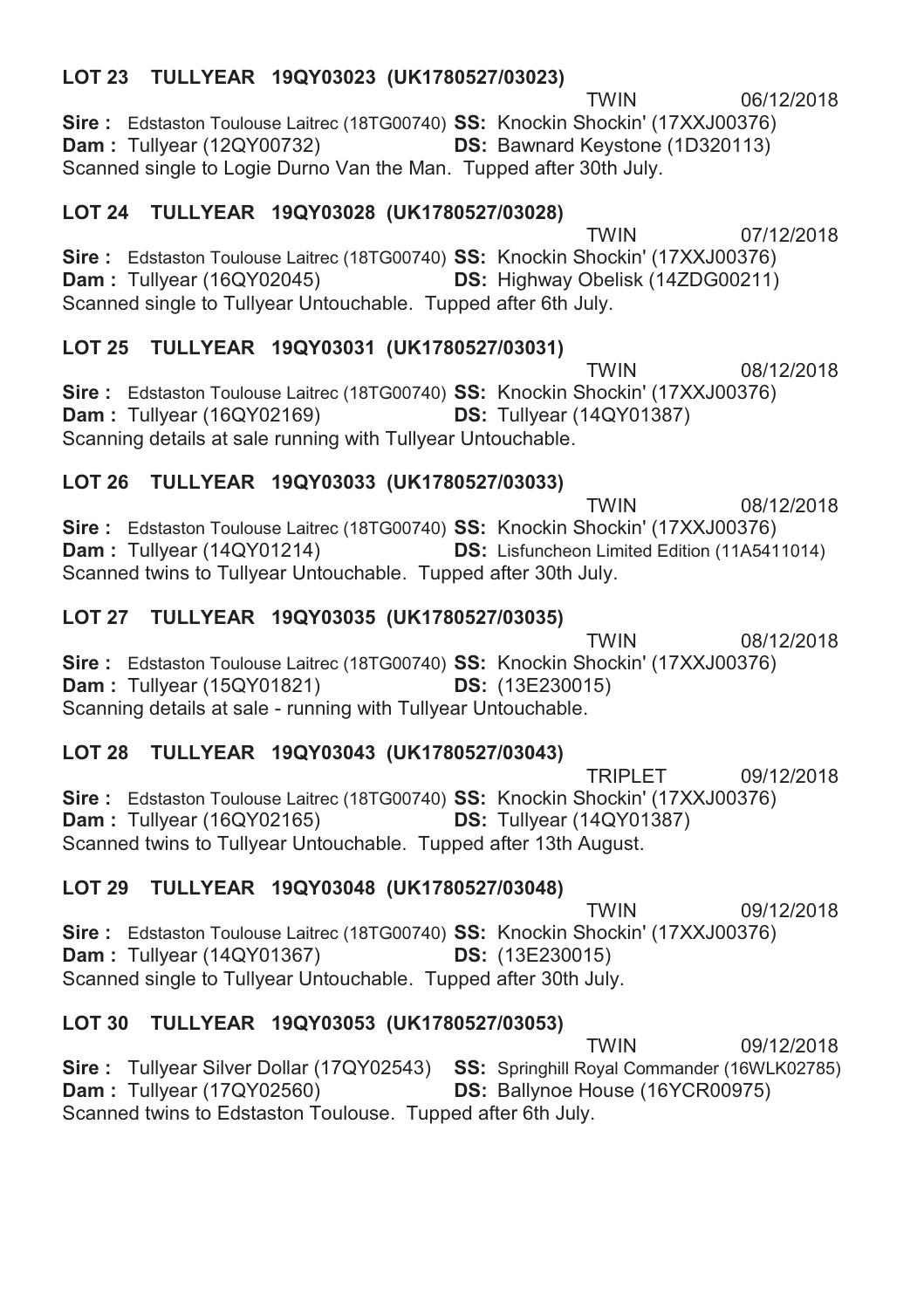## **LOT 31 TULLYEAR 19QY03056 (UK1780527/03056)**

SINGLE 10/12/2018 **Sire :** Ardcath Sullivan (17F3917006) **SS:** Ballyhibben (14B314151)

**Dam :** Tullyear (16QY02152) **DS:** Highway Obelisk (14ZDG00211)

Scanned twins to Logie Durno Van the Man. Tupped after 6th July.

# **LOT 32 TULLYEAR 19QY03059 (UK1780527/03059)**

SINGLE 12/12/2018

**Sire :** Ardcath Sullivan (17F3917006) **SS:** Ballyhibben (14B314151)<br>**Dam :** Tullyear (17QY02348) **DS:** Oakchurch Royal Ryan (1 **DS:** Oakchurch Royal Ryan (16WKW00219) Scanned twins to Tullyear Untouchable. Tupped after 6th July.

# **LOT 33 TULLYEAR 19QY03060 (UK1780527/03060)**

SINGLE 10/12/2018 **Sire :** Tullyear Silver Dollar (17QY02543) **SS:** Springhill Royal Commander (16WLK02785) **DS:** Lisfuncheon Limited Edition (11A5411014) Scanned twins to Tullyear Untouchable. Tupped after 30 July.

# **LOT 34 TULLYEAR 19QY03076 (UK1780527/03076)**

**TWIN** 12/12/2018 **Sire :** Tullyear Silver Dollar (17QY02543) **SS:** Springhill Royal Commander (16WLK02785) **Dam :** Tullyear (16QY02189) **DS:** Highway Obelisk (14ZDG00211) **DS:** Highway Obelisk (14ZDG00211) Scanned twins to Tullyear Untouchable. Tupped after 13th August.

# **LOT 35 TULLYEAR 19QY03079 (UK1780527/03079)**

**TWIN** 12/12/2018 **Sire :** Tullyear Silver Dollar (17QY02543) **SS:** Springhill Royal Commander (16WLK02785) **Dam :** Tullyear (17QY02386) **DS:** Oakchurch Royal Ryan (16WKW00219) Scanned twins to Edstaston Toulouse. Tupped after 6th July.

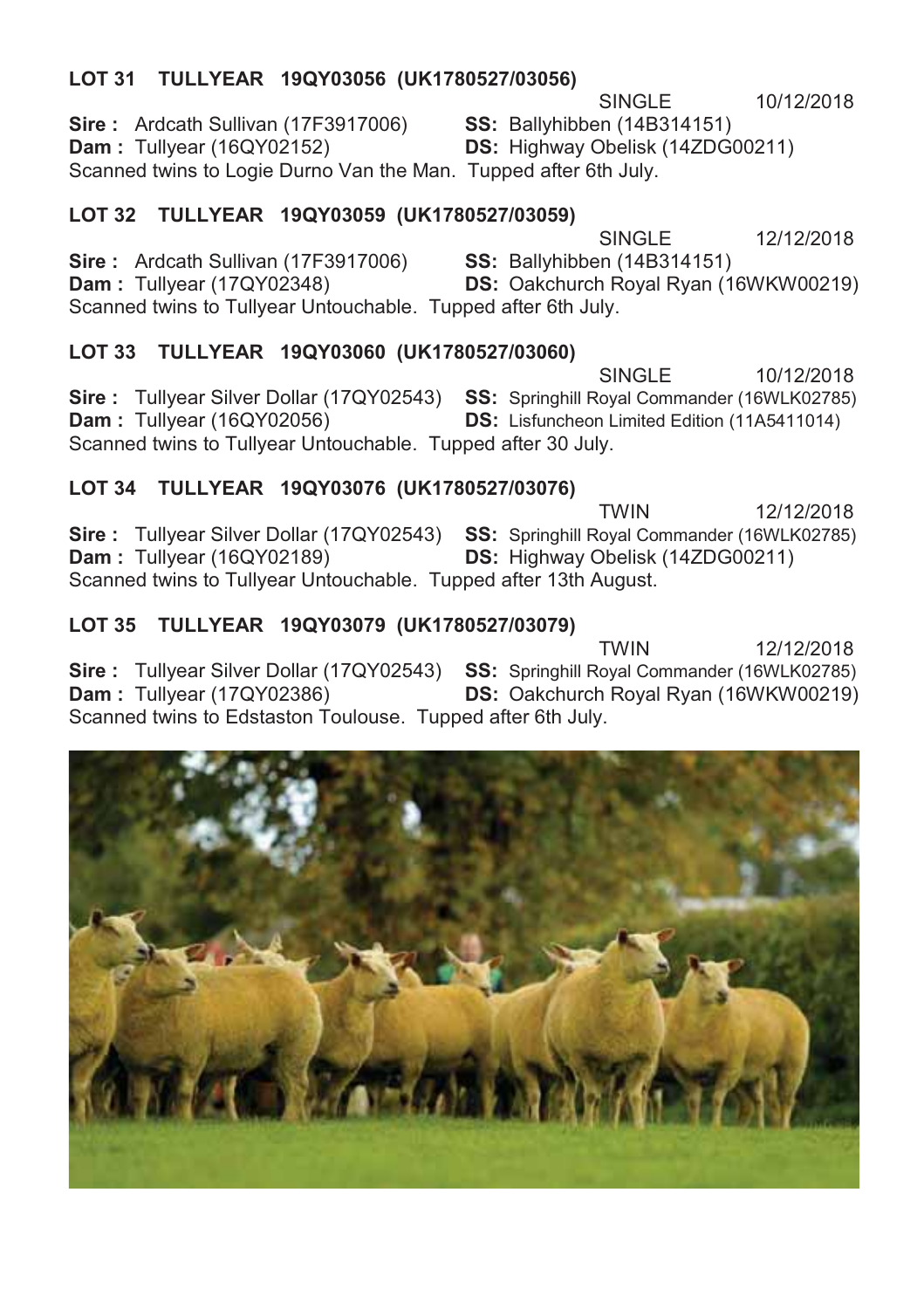## **LOT 36 TULLYEAR 19QY03080 (UK1780527/03080)**

TWIN 12/12/2018

**Sire :** Arbryn Tyson (18WRF00560) **SS:** Rhaeadr Real Deal (16XXK01418) **Dam :** Tullyear (16QY02081) **DS:** Highway Obelisk (14ZDG00211) Scanned twins to Tullyear Untouchable. Tupped after 13th August.

# **LOT 37 TULLYEAR 19QY03084 (UK1780527/03084)**

**TWIN** 12/12/2018

**Sire :** Ardcath Sullivan (17F3917006) **SS:** Ballyhibben (14B314151) **Dam :** Tullyear (15QY01824) **DS:** Cardoonan (14XAC00502) Scanned twins to Tullyear Untouchable. Tupped after 13th August. Grand Dam purchased from the Killbarry flock. A smart hogget.

# **LOT 38 TULLYEAR 19QY03086 (UK1780527/03086)**

**TWIN** 12/12/2018 **Sire :** Tullyear Silver Dollar (17QY02543) **SS:** Springhill Royal Commander (16WLK02785) **Dam:** Tullyear (16QY02087) **DS:** Lisfuncheon Limited Edition (11A5411014) Scanned triplets to Logie Durno Van the Man. Tupped after 6th July. J17 French line that has done well for us.

# **LOT 39 TULLYEAR 19QY03089 (UK1780527/03089)**

**TWIN** 12/12/2018 **Sire :** Tullyear Silver Dollar (17QY02543) **SS:** Springhill Royal Commander (16WLK02785) **Dam :** Tullyear (15QY01670) **DS:** Lisfuncheon Limited Edition (11A5411014) Scanned twins to Tullyear VG. Tupped after 30th July. A very flashy Silver Dollar ewe. Dam a very good Limited Edition ewe.

# **LOT 40 TULLYEAR 19QY03092 (UK1780527/03092)**

**TWIN** 12/12/2018 **Sire :** Tullyear Silver Dollar (17QY02543) **SS:** Springhill Royal Commander (16WLK02785) **Dam :** Tullyear (14QY01237) **DS:** Castellau Millionaire (12TZ00462) Scanned twins to Logie Durno Van the Man. Tupped after 30th July. Another powerful Silver Dollar daughter. Grand Dam purchased from the Ballyhibben flock.

# **LOT 41 TULLYEAR 19QY03094 (UK1780527/03094)**

**TWIN** 13/12/2018 Sire : Tullyear Silver Dollar (17QY02543) SS: Springhill Royal Commander (16WLK02785)<br>**Dam** : Tullyear (16QY02055) **DS: Highway Obelisk (14ZDG00211) DS:** Highway Obelisk (14ZDG00211) Scanning details at sale - running with Tullyear Untouchable.

# **LOT 42 TULLYEAR 19QY03095 (UK1780527/03095)**

**TWIN** 13/12/2018 **Sire :** Tullyear Silver Dollar (17QY02543) **SS:** Springhill Royal Commander (16WLK02785) **Dam :** Tullyear (16QY02055) **DS:** Highway Obelisk (14ZDG00211) Scanning details at sale - running with Tullyear Untouchable.

# **LOT 43 TULLYEAR 19QY03098 (UK1780527/03098)**

TRIPLET 13/12/2018<br>**SS:** Bawnard Carousel (15D3215042) **Sire :** Kilmacshane Skyfall (17F217030) **Dam :** Tullyear (17QY02573) **DS:** Springhill Royal Commander (16WLK02785) Scanned twins Edstaston Toulouse. Tupped after 6th July.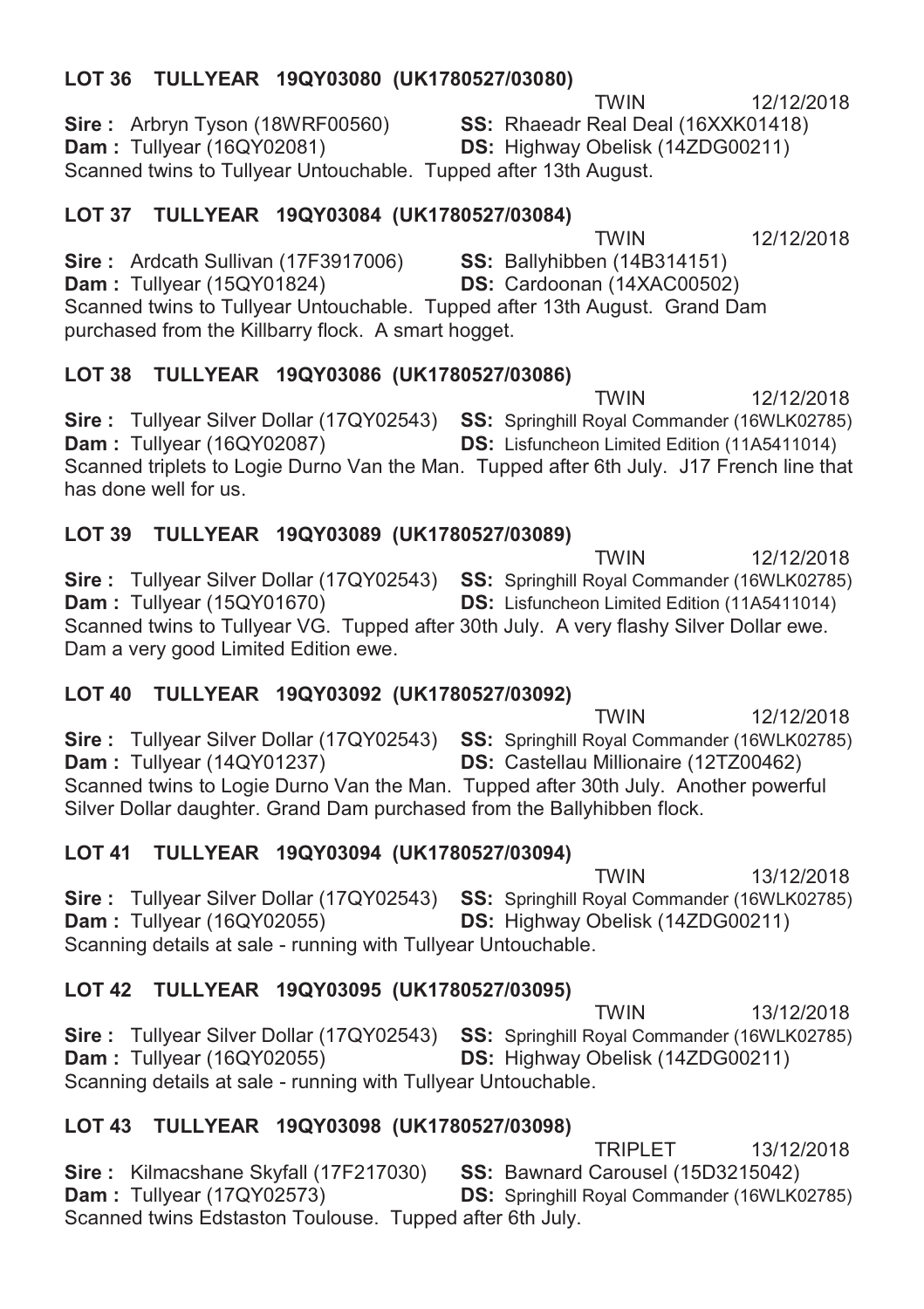# **Sire :** Arbryn Tyson (18WRF00560) **SS:** Rhaeadr Real Deal (16XXK01418) **Dam :** Tullyear (17QY02552) **DS:** Springhill Royal Commander (16WLK02785) Scanning details at sale - running with Tullyear Untouchable. **LOT 45 TULLYEAR 19QY03101 (UK1780527/03101) TWIN** 13/12/2018 **Sire :** Tullyear Silver Dollar (17QY02543) **SS:** Springhill Royal Commander (16WLK02785) **Dam :** Tullyear (17QY02482) **DS:** Oakchurch Royal Ryan (16WKW00219) Scanning details at sale - running with Tullyear Untouchable. **LOT 46 TULLYEAR 19QY03102 (UK1780527/03102) TWIN** 13/12/2018 **Sire :** Arbryn Tyson (18WRF00560) **SS:** Rhaeadr Real Deal (16XXK01418) **Dam :** Tullyear (17QY02426) **DS:** Oakchurch Royal Ryan (16WKW00219) Scanned twins to Tullyear Untouchable. Tupped after 13th August. A well fleshed ewe

SINGLE 13/12/2018

from another great breeding family

# **LOT 47 TULLYEAR 19QY03103 (UK1780527/03103) TWIN** 13/12/2018

**Sire :** Arbryn Tyson (18WRF00560) **SS:** Rhaeadr Real Deal (16XXK01418)<br>**Dam :** Tullyear (17QY02426) **DS:** Oakchurch Royal Ryan (16WKW00 **DS:** Oakchurch Royal Ryan (16WKW00219) Scanned twins to Edstaston Toulouse. Tupped after 30th July.

# **LOT 48 TULLYEAR 19QY03107 (UK1780527/03107)**

**LOT 44 TULLYEAR 19QY03099 (UK1780527/03099)** 

**TWIN** 13/12/2018 **Sire :** Ardcath Sullivan (17F3917006) **SS:** Ballyhibben (14B314151) **Dam :** Tullyear (12QY00603) **DS:** Bawnard Keystone (1D320113) Scanned twins to Tullyear Unbelievable. Tupped after 30th July.

# **LOT 49 TULLYEAR 19QY03109 (UK1780527/03109)**

**TWIN** 13/12/2018 **Sire :** Tullyear Silver Dollar (17QY02543) **SS:** Springhill Royal Commander (16WLK02785) **DS:** Castellau Millionaire (12TZ00462) Scanned twins to Tullyear VG. Tupped after 30th July.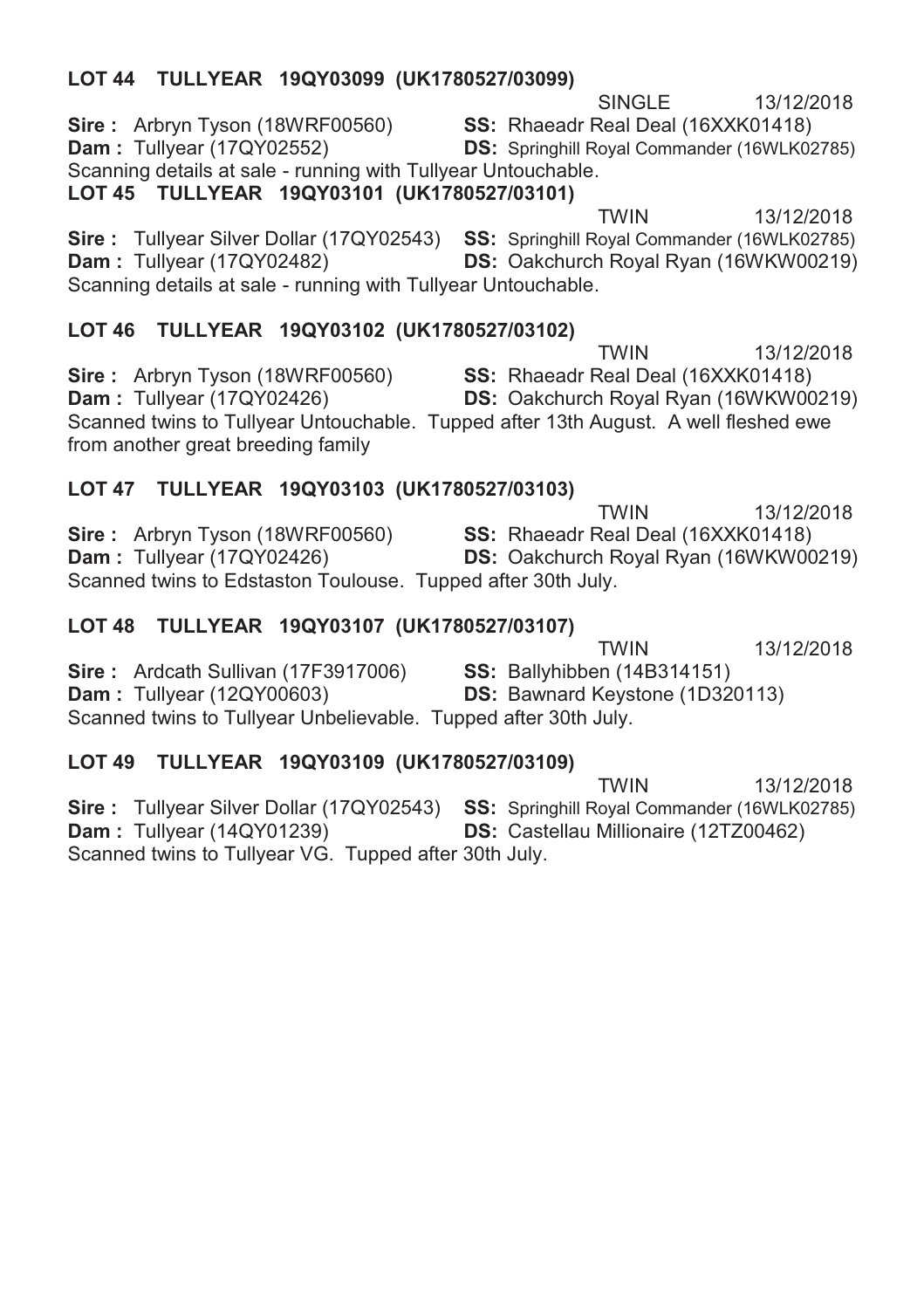# **MR & MRS D MAWHINNEY (ROCKVILLA)**

*David & Liz would like to thank the Cowan family for including us in this their first*  sale – we wish them well for today's trading. All ewes running with Tullyear Uncle Drew since 8<sup>th</sup> July – scanning details *available on sale day. Pictured below.* 



# **LOT 50 ROCKVILLA 19VV03071 (UK1790720/03071)**

**Dam :** Rockvilla (17VV02520) **DS:** Wernfawr Rex (16XEV00937)

SINGLE 11/12/2018<br>Sire: Arbryn Panther (15WRF00359) SS: Shamrock Northern Star (13XRL00159) **SS:** Shamrock Northern Star (13XRL00159)

# **LOT 51 ROCKVILLA 19VV03079 (UK1790720/03079)**

**Dam :** Rockvilla (17VV02379) **DS:** Wernfawr Rex (16XEV00937)

12/12/2018<br>**Sire**: Arbryn Panther (15WRF00359) **SS:** Shamrock Northern Star (13XRL00159) **SS:** Shamrock Northern Star (13XRL00159)

# **LOT 52 ROCKVILLA 19VV03089 (UK1790720/03089)**

- SINGLE 18/12/2018 **Sire :** Wernfawr Rex (16XEV00937) **SS:** Wernfawr Nijinsky (13XEV00525)
- **Dam :** Rockvilla (16VV02079) **DS:** Rhaeadr Perfection (15XXK01132)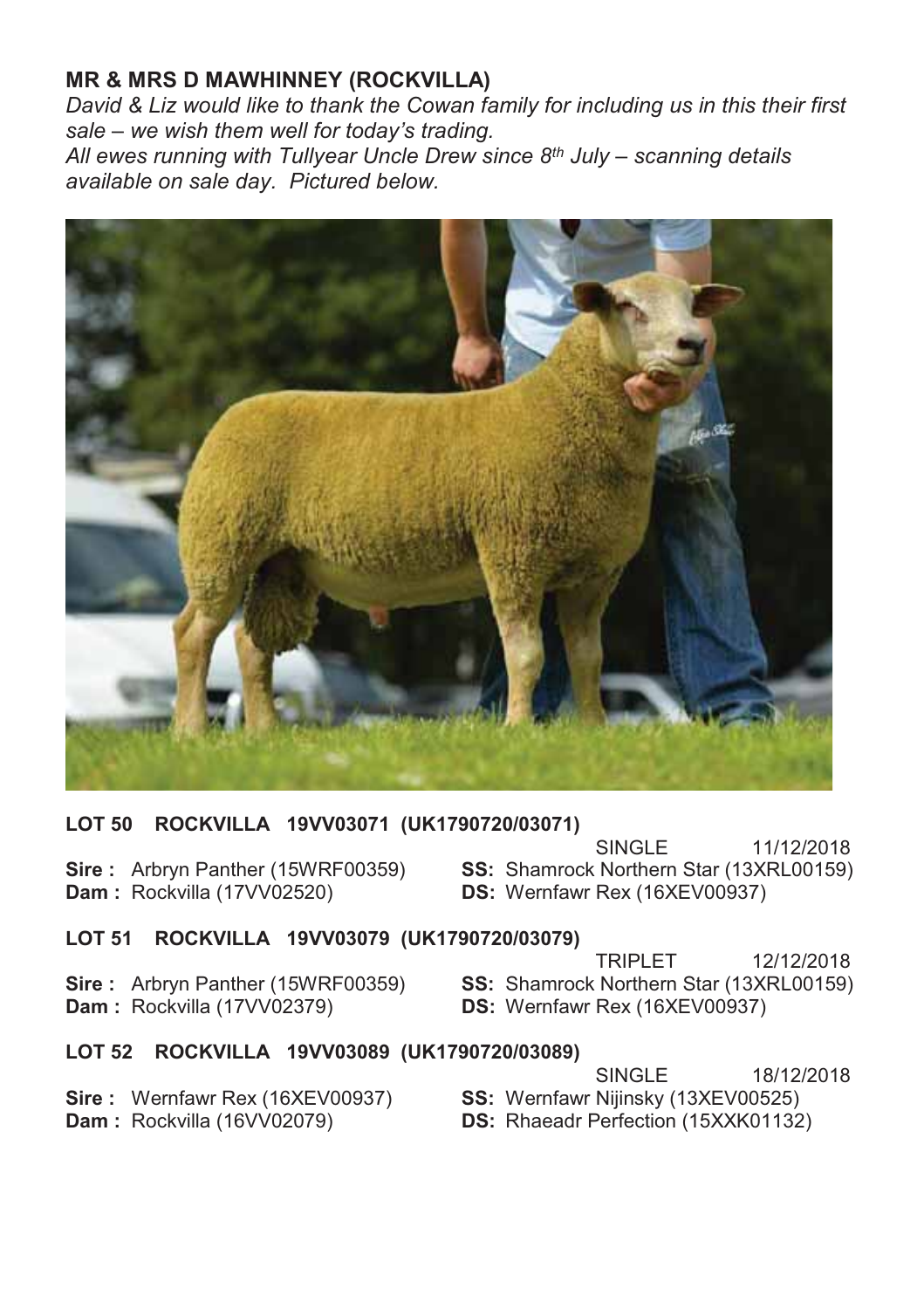## **LOT 53 ROCKVILLA 19VV03106 (UK1790720/03106)**

**Dam :** Rockvilla (16VV02179) **DS:** Logie Durno Lotus (11ZNN02253)

**Sire :** Wernfawr Rex (16XEV00937) **SS:** Wernfawr Nijinsky (13XEV00525)

### **LOT 54 ROCKVILLA 19VV03108 (UK1790720/03108)**

**Sire :** Wernfawr Rex (16XEV00937) **SS:** Wernfawr Nijinsky (13XEV00525) **Dam :** Rockvilla (16VV02087) **DS:** Rhaeadr Perfection (15XXK01132)

TRIPLET 25/12/2018

## **MR DREW & STEPHEN COWAN (TULLYEAR) LOT 55 TULLYEAR 19QY03113 (UK1780527/03113)**

**TWIN** 13/12/2018 **Sire :** Tullyear Silver Dollar (17QY02543) **SS:** Springhill Royal Commander (16WLK02785) **Dam :** Tullyear (13QY00894) **DS:** Castellau Millionaire (12TZ00462) Scanned twins to Logie Durno Van the Man. Tupped after 6th July. Grand dam was Rutland Lightening who bred extremely well for us

## **LOT 56 TULLYEAR 19QY03114 (UK1780527/03114)**

SINGLE 13/12/2018 **Sire :** Tullyear Silver Dollar (17QY02543) **SS:** Springhill Royal Commander (16WLK02785) **Dam :** Tullyear (15QY01830) **DS:** Banville (14WZ00255) Scanned triplets to Edstaston Toulouse. Tupped after 30th July.

# **LOT 57 TULLYEAR 19QY03120 (UK1780527/03120)**

 TWIN 14/12/2018 **Sire :** Tullyear Silver Dollar (17QY02543) **SS:** Springhill Royal Commander (16WLK02785) **Dam :** Tullyear (17QY02470) **DS:** Springhill Royal Commander (16WLK02785) Scanned twins to Logie Durno Van the Man. Tupped after 30th July. Line goes back to the Foulrice flock. Dam one of our best Commander ewes

### **LOT 58 TULLYEAR 19QY03131 (UK1780527/03131)**

**TWIN** 14/12/2018 **Sire :** Tullyear Silver Dollar (17QY02543) **SS:** Springhill Royal Commander (16WLK02785) **Dam :** Tullyear (14QY01337) **DS:** Bawnard Keystone (1D320113) **DS:** Bawnard Keystone (1D320113) Scanned twins to Logie Durno Van the Man. Tupped after 6th July. Should breed something special, dam a powerful Keystone ewe out of Rutland Lightening

### **LOT 59 TULLYEAR 19QY03149 (UK1780527/03149)**

SINGLE 16/01/2019 **Sire :** Kilmacshane Skyfall (17F217030) **SS:** Bawnard Carousel (15D3215042) **Dam :** Tullyear (17QY02330) **DS:** Tullyear (16QY02151) Scanned twins to Tullyear Untouchable. Tupped after 13th August.

# **LOT 60 TULLYEAR 19QY03153 (UK1780527/03153)**

TWIN 05/01/2019 **Sire :** Springhill Royal Commander (16WLK02785) **SS:** Springhill O'Driscoll (14WLK02099) **Dam :** Tullyear (16QY02186) **DS:** Tullyear (14QY01387) Scanning details at sale - running with Tullyear Untouchable.

TWIN 25/12/2018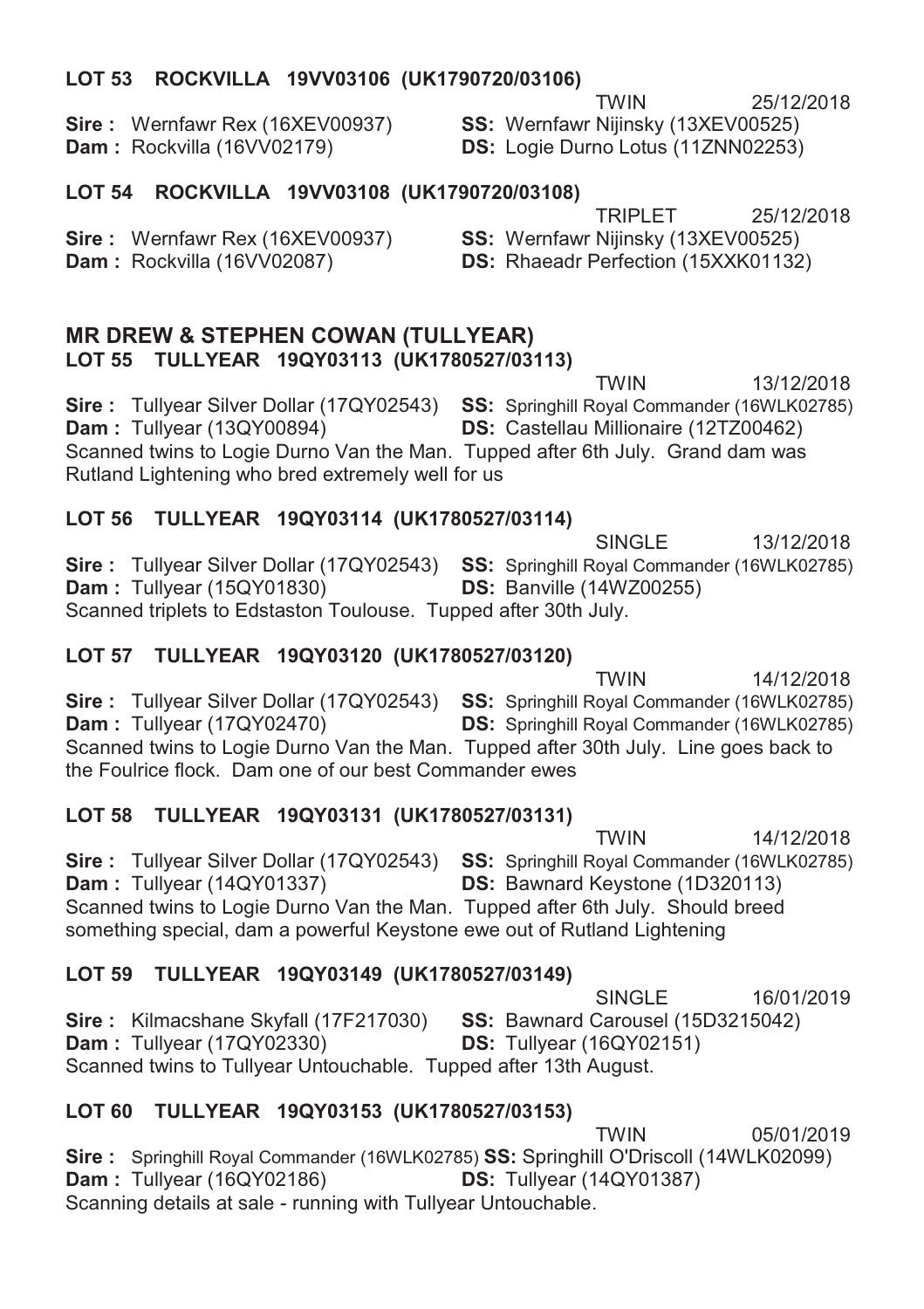# **LOT 61 TULLYEAR 19QY03159 (UK1780527/03159)**

TWIN 06/01/2019 **Sire :** Springhill Royal Commander (16WLK02785) **SS:** Springhill O'Driscoll (14WLK02099) **Dam:** (14J1740087) Scanned triplets to Edstaston Toulouse. Tupped after 30th July. Dam imported from France.

# **LOT 62 TULLYEAR 19QY03165 (UK1780527/03165)**

TRIPLET 09/01/2019 **Sire :** Kilmacshane Skyfall (17F217030) **SS:** Bawnard Carousel (15D3215042) **Dam :** Tullyear (16QY02105) **DS:** Lisfuncheon Limited Edition (11A5411014) Scanned twins to Tullyear VG. Tupped after 13th August. Another French line family - Dam a big Limited Edition ewe

# **LOT 63 TULLYEAR 19QY03166 (UK1780527/03166)**

TRIPLET 09/01/2019 **Sire :** Kilmacshane Skyfall (17F217030) **SS:** Bawnard Carousel (15D3215042) **Dam :** Tullyear (16QY02105) **DS:** Lisfuncheon Limited Edition (11A5411014) Scanning details at sale - running with Tullyear Untouchable. Full sister to previous Lot

# **LOT 64 TULLYEAR 19QY03168 (UK1780527/03168)**

TRIPLET 09/01/2019 **Sire :** Springhill Royal Commander (16WLK02785) **SS:** Springhill O'Driscoll (14WLK02099) **Dam :** Tullyear (16QY02017) **DS:** Highway Obelisk (14ZDG00211) Scanned triplets to Tullyear Untouchable. Tupped after 13th August. A great muscled ewe.

# **LOT 65 TULLYEAR 19QY03172 (UK1780527/03172)**

TWIN 09/01/2019 **Sire :** Kilmacshane Skyfall (17F217030) **SS:** Bawnard Carousel (15D3215042) **DS:** Lisfuncheon Limited Edition (11A5411014)

Scanning details at sale - running Edstaston Toulouse, same Dam as Lot 13.

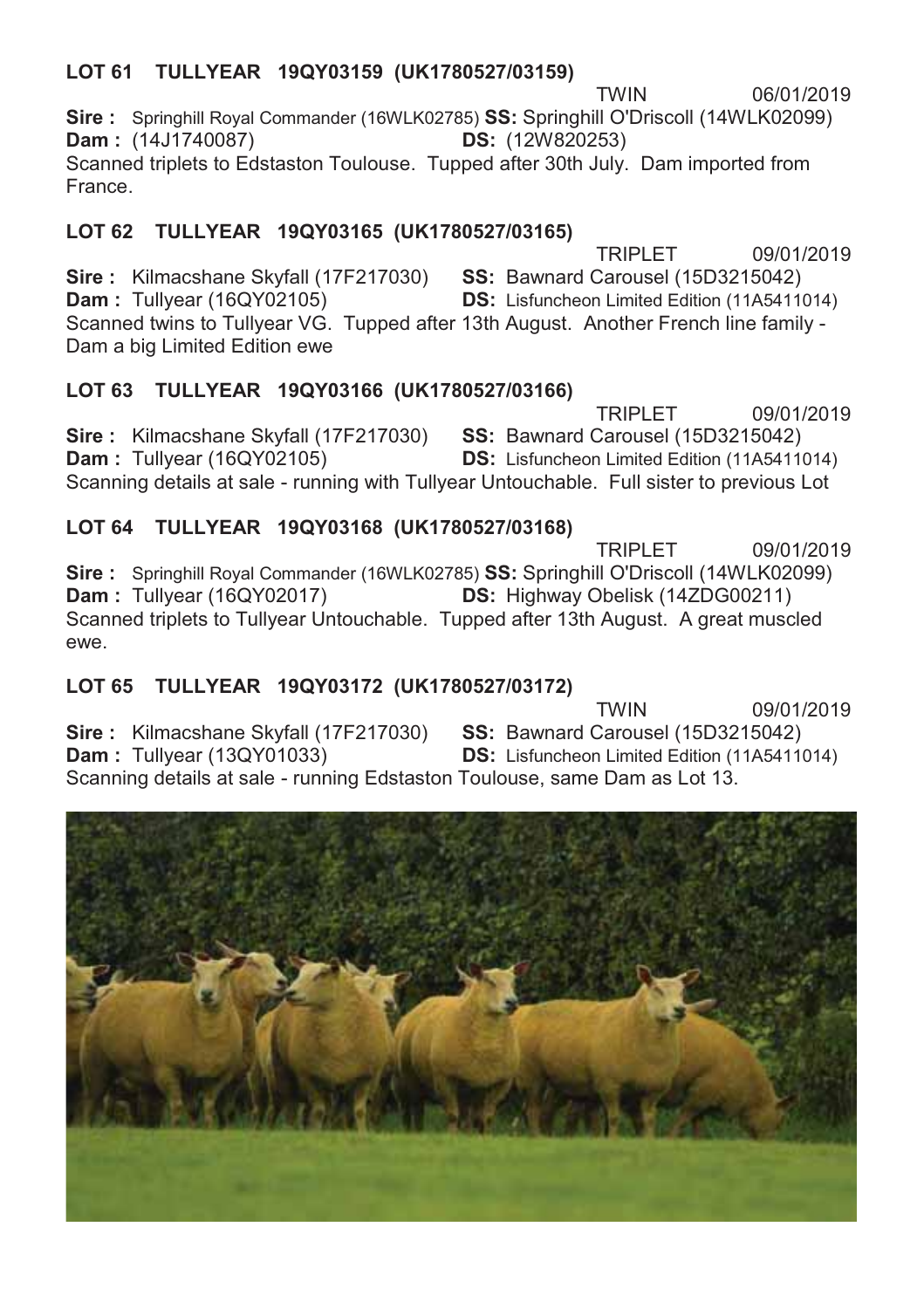# **LOT 66 TULLYEAR 19QY03176 (UK1780527/03176)**

**TWIN** 10/01/2019 **Sire :** Springhill Royal Commander (16WLK02785) **SS:** Springhill O'Driscoll (14WLK02099) **Dam :** Tullyear (16QY02279) **DS:** Tullyear (15QY01744) Scanned single to Edstaston Toulouse. Tupped after 30th July.

# **LOT 67 TULLYEAR 19QY03184 (UK1780527/03184)**

**TWIN** 11/01/2019 **Sire :** Springhill Royal Commander (16WLK02785) **SS:**Springhill O'Driscoll (14WLK02099) **Dam :** Tullyear (16QY02172) **DS:** Tullyear (14QY01387) Scanned twins to Edstaston Toulouse. Tupped after 13th August. A smart Commander daughter.

# **LOT 68 TULLYEAR 19QY03185 (UK1780527/03185)**

**TWIN** 11/01/2019 **Sire :** Ardcath Sullivan (17F3917006) **SS:** Ballyhibben (14B314151) **Dam :** Tullyear (17QY02555) **DS:** Tullyear (16QY02151) Scanned triplets to Edstaston Toulouse. Tupped after 30th July. **LOT 69 TULLYEAR 19QY03188 (UK1780527/03188) TWIN** 12/01/2019 **Sire :** Springhill Royal Commander (16WLK02785) **SS:** Springhill O'Driscoll (14WLK02099) **DS:** Highway Obelisk (14ZDG00211)

Scanned triplets to Tullyear Untouchable. Tupped after 13th August. Grand dam purchased from the Beechview flock - a well-balanced hogget.

# **MR & MRS D MAWHINNEY (ROCKVILLA)**

All ewes running with Tullyear Uncle Drew since 8<sup>th</sup> July – scanning details *available on sale day. Pictured below.* 



# **LOT 70 ROCKVILLA 19VV03132 (UK1790720/03132)**

TWIN 03/01/2019<br>Sire: Arbryn **Sire :** Arbryn Panther (15WRF00359) **SS:** Shamrock Northern Star (13XRL00159) **Dam :** Rockvilla (15VV01730) **DS:** Carriganeela (14H714007)

**LOT 71 ROCKVILLA 19VV03139 (UK1790720/03139)** 

**Dam :** Rockvilla (15VV01711)

**TWIN** 04/01/2019 **Sire :** Arbryn Panther (15WRF00359) **SS:** Shamrock Northern Star (13XRL00159)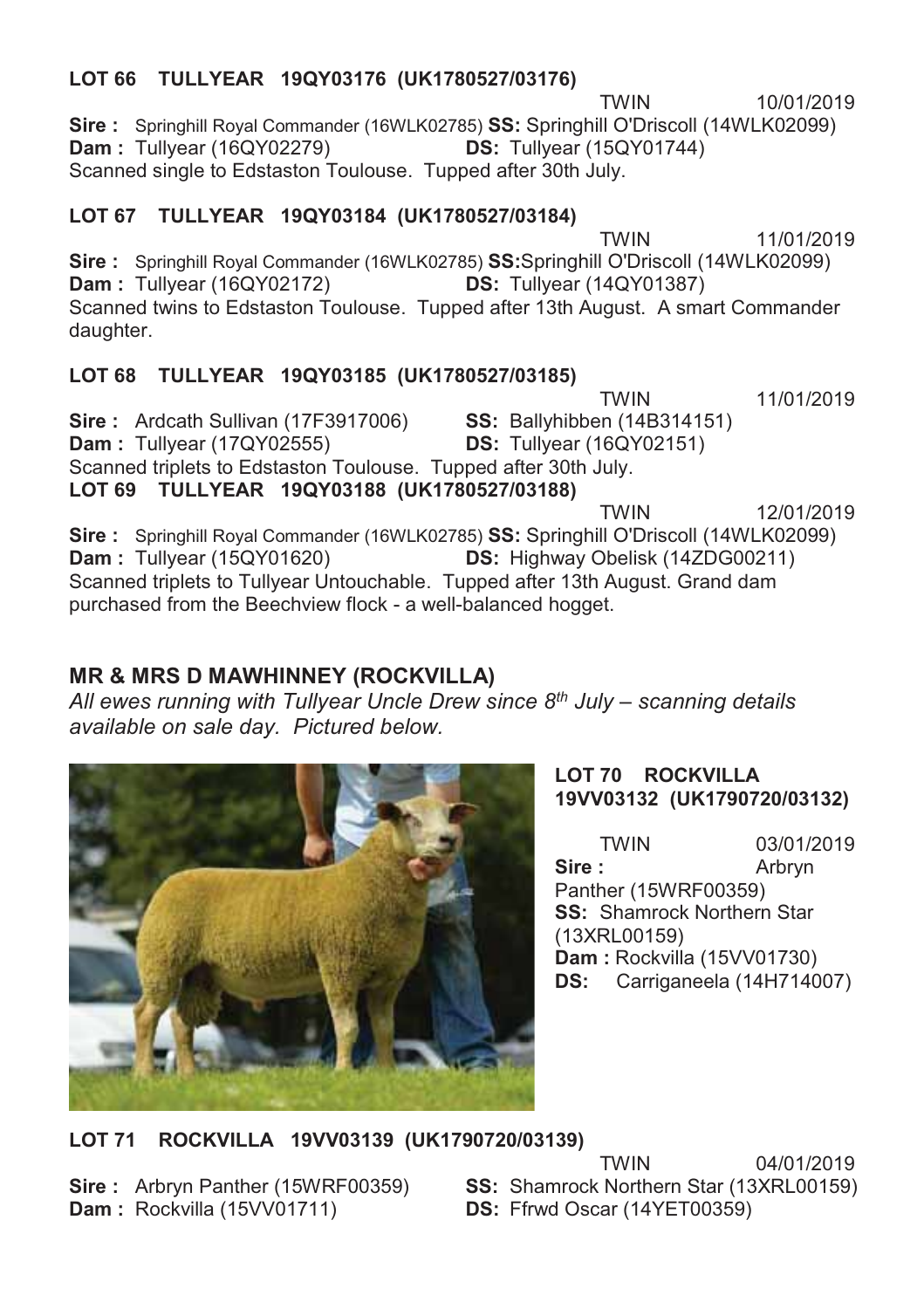## **LOT 72 ROCKVILLA 19VV03143 (UK1790720/03143)**

**Sire :** Wernfawr Rex (16XEV00937) **SS:** Wernfawr Nijinsky (13XEV00525) **Dam :** Rockvilla (15VV01727) **DS:** Carriganeela (14H714007)

**TWIN** 04/01/2019

**LOT 73 ROCKVILLA 19VV03171 (UK1790720/03171)** 

**Sire :** Arbryn Panther (15WRF00359) **SS:** Shamrock Northern Star (13XRL00159)

**TWIN** 17/01/2019

**DS:** Ffrwd Oscar (14YET00359)

# **LOT 74 ROCKVILLA 19VV03250 (UK1790720/03250)**

01/03/2019<br>**Sire**: Wernfawr Rex (16XEV00937) **SS:** Wernfawr Nijinsky (13XEV00525) **SS: Wernfawr Nijinsky (13XEV00525) Dam :** Rockvilla (16VV02012) **DS:** Rhaeadr Perfection (15XXK01132)

# **MR DREW & STEPHEN COWAN (TULLYEAR)**

## **LOT 75 TULLYEAR 19QY03194 (UK1780527/03194)**

 TWIN 13/01/2019 **Sire :** Springhill Royal Commander (16WLK02785) **SS:** Springhill O'Driscoll (14WLK02099) **Dam :** Tullyear (15QY01776) **DS:** (13E230015) Scanning details at sale - running with Tullyear Untouchable. J17 French line.

## **LOT 76 TULLYEAR 19QY03204 (UK1780527/03204)**

TWIN 16/01/2019 **Sire :** Loanhead Topgun (18WNC22676) **SS:** Hollylodge Supreme (17XWZ00370) **Dam :** Tullyear (13QY01027) **DS:** Bawnard Keystone (1D320113) **DS: Bawnard Keystone (1D320113)** Scanned triplets to Edstaston Toulouse. Tupped after 30th July. **LOT 77 TULLYEAR 19QY03206 (UK1780527/03206)**  TWIN 16/01/2019 **Sire :** Loanhead Topgun (18WNC22676) **SS:** Hollylodge Supreme (17XWZ00370)

**Dam :** Tullyear (17QY02430) **DS:** Tullyear (16QY02073) Scanned twins to Edstaston Touluse. Tupped after 30th July.

# **LOT 78 TULLYEAR 19QY03208 (UK1780527/03208)**

 TWIN 16/01/2019 **Sire :** Loanhead Topgun (18WNC22676) **SS:** Hollylodge Supreme (17XWZ00370) **Dam :** Tullyear (14QY01219) **DS:** Lisfuncheon Limited Edition (11A5411014) Scanned twins to Tullyear Unbelievable. Tupped after 6th July.

# **LOT 79 TULLYEAR 19QY03214 (UK1780527/03214)**

**TWIN** 17/01/2019 **Sire :** Loanhead Topgun (18WNC22676) **SS:** Hollylodge Supreme (17XWZ00370) **Dam :** Tullyear (13QY01004) **DS:** (12D8212087) Scanning details at sale - running Edstaston Toulouse.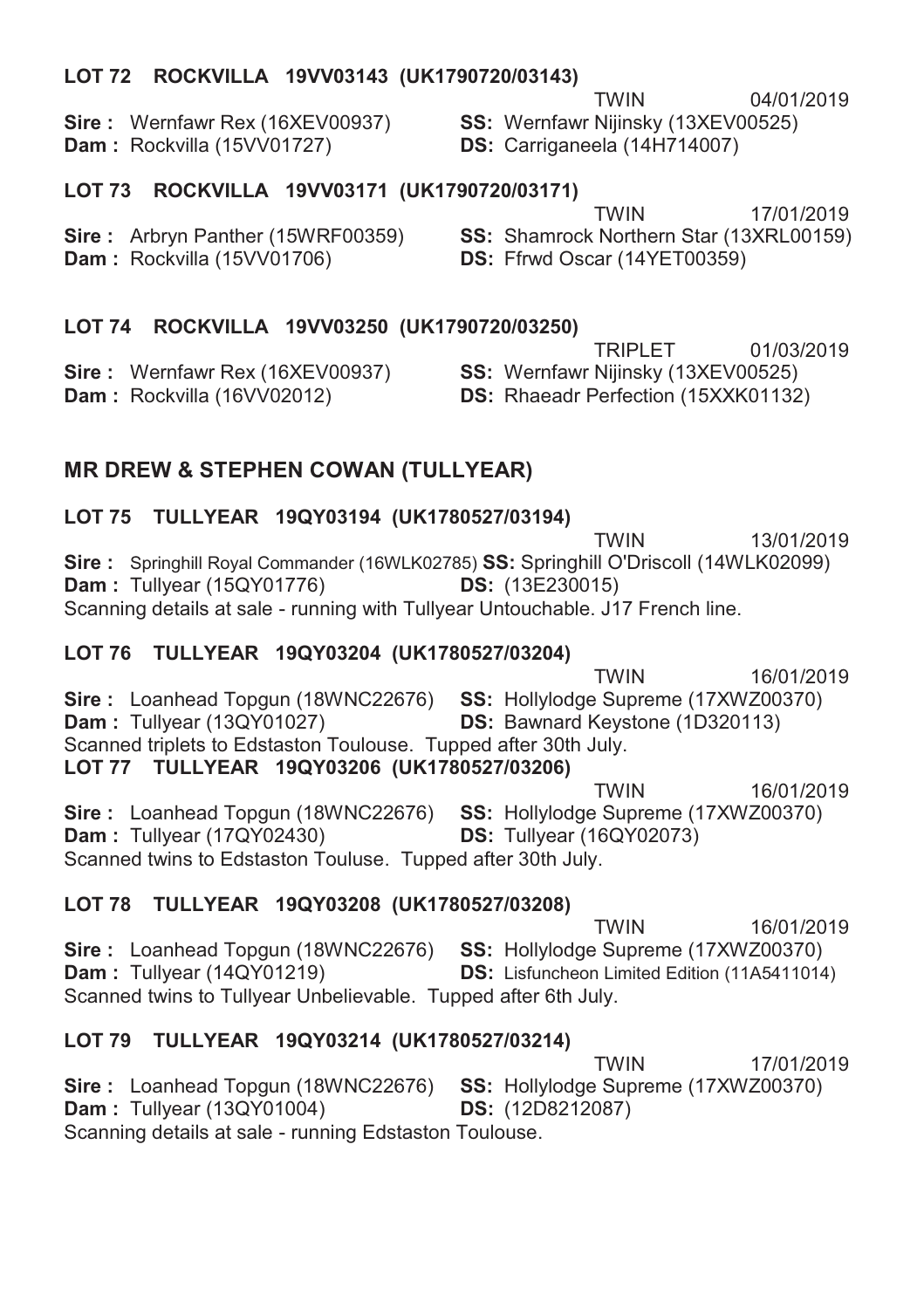# **LOT 80 TULLYEAR 19QY03217 (UK1780527/03217)**

SINGLE 17/01/2019 **Sire :** Loanhead Topgun (18WNC22676) **SS:** Hollylodge Supreme (17XWZ00370) **Dam :** Tullyear (17QY02441) **DS:** Oakchurch Royal Ryan (16WKW00219) Scanned single to Edstaston Toulouse. Tupped after 30th July. A great bodied Topgun ewe. Grand dam purchased from the Ballyhibben flock. (Pictured below)



### **LOT 81 TULLYEAR 19QY03227 (UK1780527/03227)**

TWIN 19/01/2019 **Sire :** Loanhead Topgun (18WNC22676) **SS:** Hollylodge Supreme (17XWZ00370) **Dam :** Tullyear (15QY01829) **DS:** Banville (14WZ00255) Scanned single to Edstaston Toulouse. Tupped after 30th July.

### **LOT 82 TULLYEAR 19QY03232 (UK1780527/03232)**

 TWIN 19/01/2019 **Sire :** Springhill Royal Commander (16WLK02785) **SS:** Springhill O'Driscoll (14WLK02099) **Dam : Tullyear (16QY02306)** Scanned twins to Tullyear Untouchable. Tupped after 6th July. A great bodied sheep one we shouldn't be selling!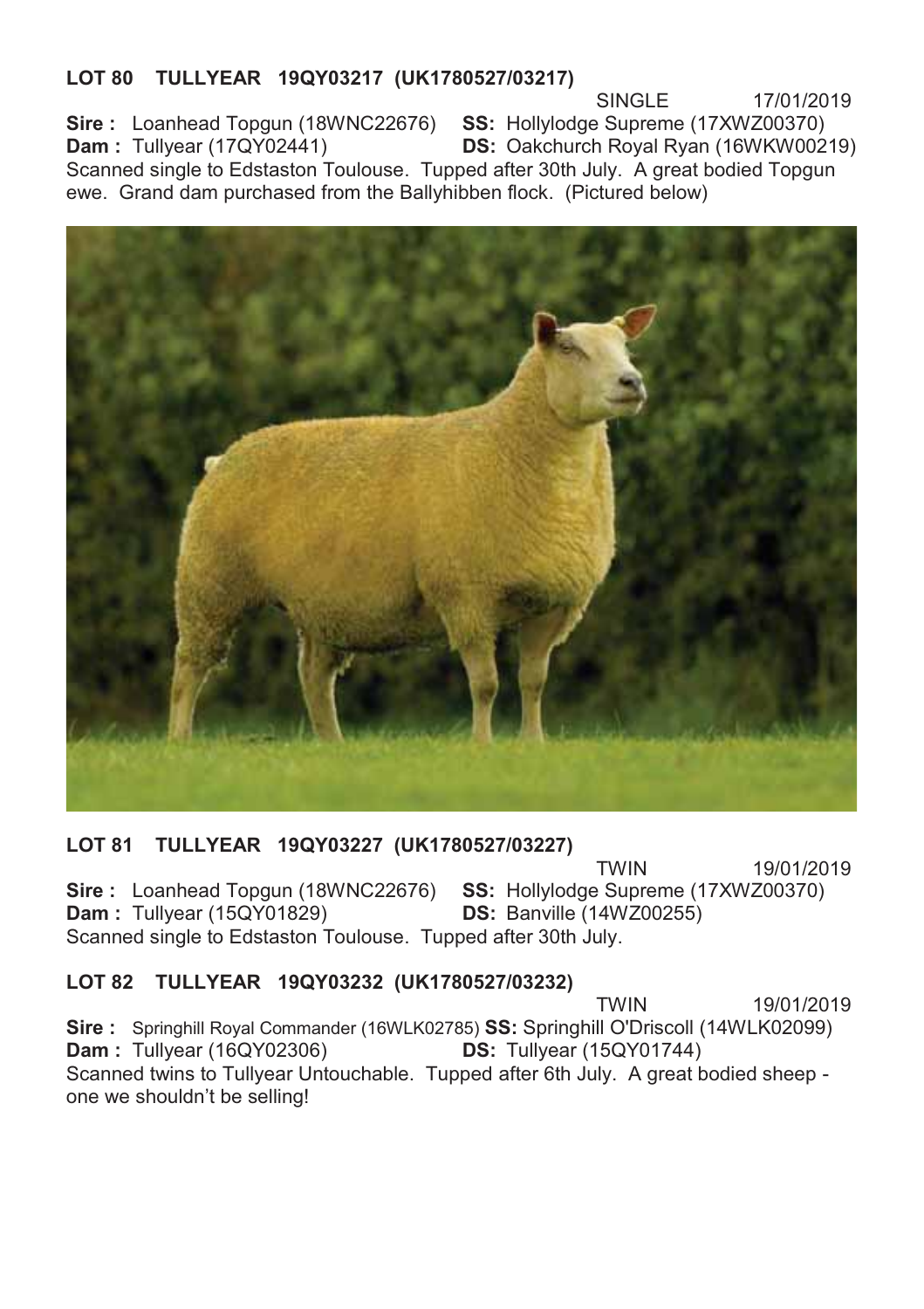# **LOT 83 TULLYEAR 19QY03231 (UK1780527/03231)**

TWIN 19/01/2019 **Sire :** Springhill Royal Commander (16WLK02785) **SS:** Springhill O'Driscoll (14WLK02099) **Dam :** Tullyear (16QY02306) **DS:** Tullyear (15QY01744) Scanned single to Logie Durno Van the Man. Tupped after 30th July. Dam bred our top priced lamb this year. Full sister to the last Lot.

# **LOT 84 TULLYEAR 19QY03239 (UK1780527/03239)**

 SINGLE 20/01/2019 **Sire :** Springhill Royal Commander (16WLK02785) **SS:** Springhill O'Driscoll (14WLK02099) **DS:** Lisfuncheon Limited Edition (11A5411014) Scanned twins to Logie Durno Van the Man. Tupped after 30th July. Super ended sheep.

# **LOT 85 TULLYEAR 19QY03244 (UK1780527/03244)**

**TWIN** 21/01/2019 **Sire :** Springhill Royal Commander (16WLK02785) **SS:** Springhill O'Driscoll (14WLK02099) **Dam :** Tullyear (16QY02236) **DS:** Tullyear (15QY01744) Scanned twins to Tullyear Untouchable. Tupped after 13th August.

# **LOT 86 TULLYEAR 19QY03248 (UK1780527/03248)**

 TWIN 22/01/2019 **Sire :** Loanhead Topgun (18WNC22676) **SS:** Hollylodge Supreme (17XWZ00370) **Dam :** Tullyear (17QY02534) **DS:** Springhill Royal Commander (16WLK02785) Scanned twins to Edstaston Toulouse. Tupped after 6th July. Grand Dam imported from France.

# **LOT 87 TULLYEAR 19QY03255 (UK1780527/03255)**

**TWIN** 24/01/2019 **Sire :** Springhill Royal Commander (16WLK02785) **SS:** Springhill O'Driscoll (14WLK02099) **Dam :** Tullyear (16QY02037) **DS:** Logie Durno Finnegan (0ZNN5635) Scanned triplets to Tullyear Untouchable. Tupped after 6th July. Grand Dam imported from France.

# **LOT 88 TULLYEAR 19QY03258 (UK1780527/03258)**

**TWIN** 24/01/2019 **Sire :** Ardcath Sullivan (17F3917006) **SS:** Ballyhibben (14B314151) **Dam :** Tullyear (17QY02533) **DS:** Ballynoe House (16YCR00975) Scanned twins to Tullyear Untouchable. Tupped after 30th July.

# **LOT 89 TULLYEAR 19QY03260 (UK1780527/03260)**

 SINGLE 24/01/2019 **Sire :** Loanhead Topgun (18WNC22676) **SS:** Hollylodge Supreme (17XWZ00370) **DS:** Oakchurch Royal Ryan (16WKW00219) Scanned twins to Tullyear VG. Tupped after 30th July. An impressive Topgun Daughter.

# **LOT 90 TULLYEAR 19QY03263 (UK1780527/03263)**

TWIN 24/01/2019<br>**SS:** Bawnard Carousel (15D3215042) **Sire :** Kilmacshane Skyfall (17F217030)<br>**Dam :** Cleomack (12WHV00081) **DS:** Knockychottaun Leprechaun (0B439049) Scanned twins to Logie Durno Van the Man. Tupped after 30th July. Great strength and power to this hogget. Sire top priced tup lamb Tullow premier.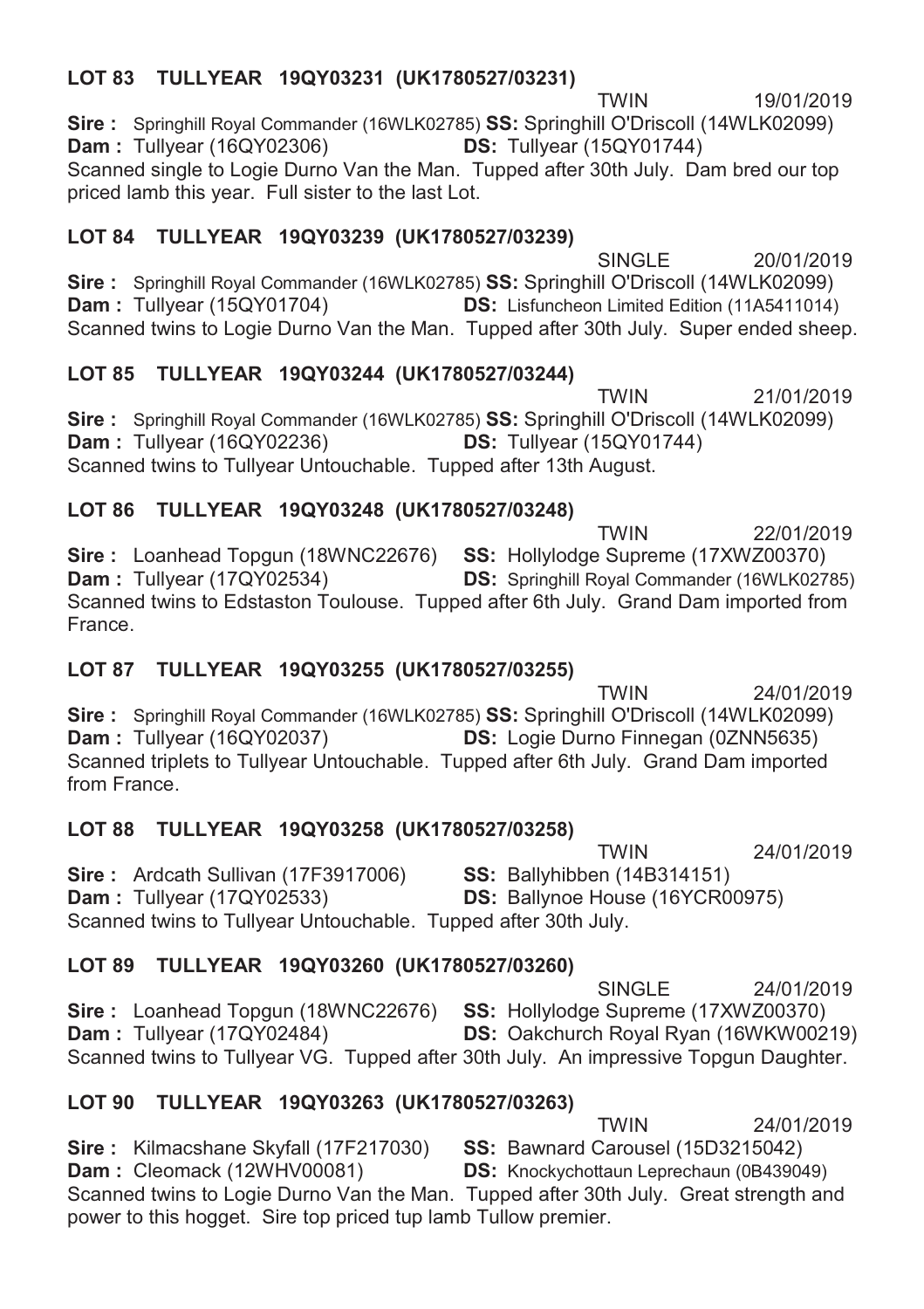## **LOT 91 TULLYEAR 19QY03269 (UK1780527/03269)**

SINGLE 24/01/2019 **Sire :** Kilmacshane Skyfall (17F217030) **SS:** Bawnard Carousel (15D3215042) **Dam :** Tullyear (16QY02191) **DS:** Tullyear (14QY01387) Scanning details at sale - running with Tullyear Untouchable.

# **LOT 92 TULLYEAR 19QY03271 (UK1780527/03271)**

TWIN 01/02/2019 **Sire :** Kilmacshane Skyfall (17F217030) **SS:** Bawnard Carousel (15D3215042) **DS:** Lisfuncheon Limited Edition (11A5411014) Scanning details at sale - running with Tullyear Untouchable.

# **LOT 93 TULLYEAR 19QY03272 (UK1780527/03272)**

**TWIN** 24/01/2019 **Sire :** Kilmacshane Skyfall (17F217030) **SS:** Bawnard Carousel (15D3215042) **Dam :** Tullyear (15QY01793) **DS:** Lisfuncheon Limited Edition (11A5411014) Scanning details at sale - running with Tullyear Untouchable.

# **LOT 94 TULLYEAR 19QY03274 (UK1780527/03274)**

**TWIN** 24/01/2019 **Sire :** Springhill Royal Commander (16WLK02785) **SS:** Springhill O'Driscoll (14WLK02099) **DS:** Lisfuncheon Limited Edition (11A5411014) Scanned twins to Tullyear Untouchable. Tupped after 30th July.

# **LOT 95 TULLYEAR 19QY03279 (UK1780527/03279)**

**TWIN** 24/01/2019 **Sire :** Springhill Royal Commander (16WLK02785) **SS:** Springhill O'Driscoll (14WLK02099) **Dam : Tullyear (15QY01856)** Scanned twins to Logie Durno Van the Man. Tupped after 30th July. Family line purchased at the Arjane dispersal.

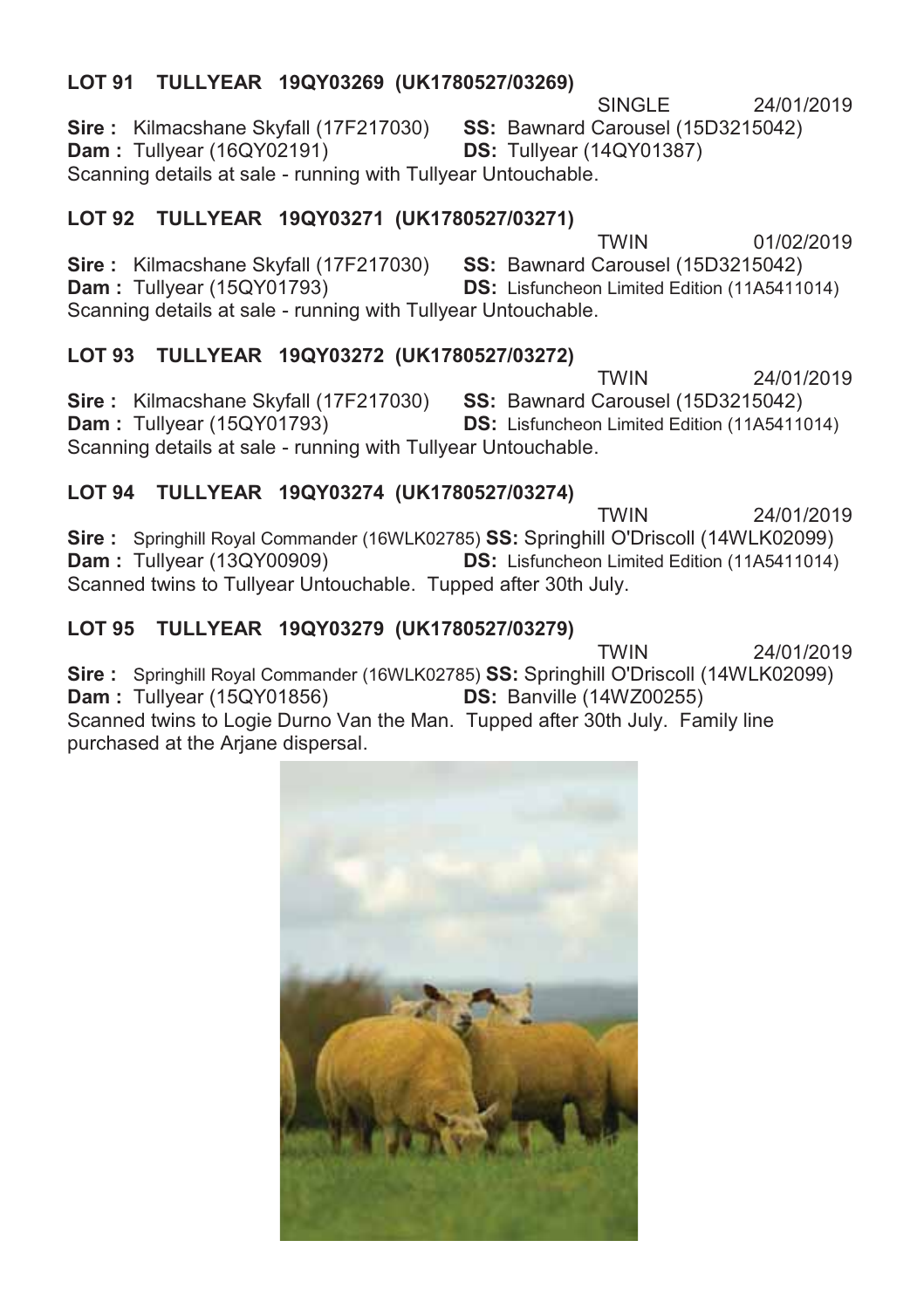# **LOT 96 TULLYEAR 19QY03280 (UK1780527/03280)**

SINGLE 25/01/2019 **Sire :** Kilmacshane Skyfall (17F217030) **SS:** Bawnard Carousel (15D3215042) **Dam :** Tullyear (14QY01324) **DS:** (13P530035) Scanned triples to Tullyear Untouchable. Tupped after 13<sup>th</sup> August. A smart Skyfall daughter.

# **LOT 97 TULLYEAR 19QY03284 (UK1780527/03284)**

**TWIN** 27/01/2019 **Sire :** Springhill Royal Commander (16WLK02785) **SS:** Springhill O'Driscoll (14WLK02099) **DS:** Cardoonan (14XAC00502) Scanning details at sale - running with Tullyear Untouchable.

# **LOT 98 TULLYEAR 19QY03285 (UK1780527/03285)**

SINGLE 01/02/2019 **Sire :** Loanhead Topgun (18WNC22676) **SS:** Hollylodge Supreme (17XWZ00370) **Dam :** Tullyear (16QY02247) **DS:** Tullyear (15QY01744) Scanned twins to Logie Durno Van the Man. Tupped after 30th July. One of our best Topgun hoggets. Full sister is our best ewe lamb this year.

# **LOT 99 TULLYEAR 19QY03292 (UK1780527/03292)**

**TWIN** 01/02/2019 **Sire :** Kilmacshane Skyfall (17F217030) **SS:** Bawnard Carousel (15D3215042) **Dam :** Tullyear (17QY02360) **DS:** Oakchurch Royal Ryan (16WKW0021! Scanned twins to Logie Durno Van the Man. Tupped after 13th August.

# **LOT 100 TULLYEAR 19QY03305 (UK1780527/03305)**

**TWIN** 30/01/2019 **Sire :** Ardcath Sullivan (17F3917006) **SS:** Ballyhibben (14B314151) **Dam :** Tullyear (17QY02377) **DS:** Oakchurch Royal Ryan (16WKW0021! Scanning details at sale - running with Edstaston Toulouse.

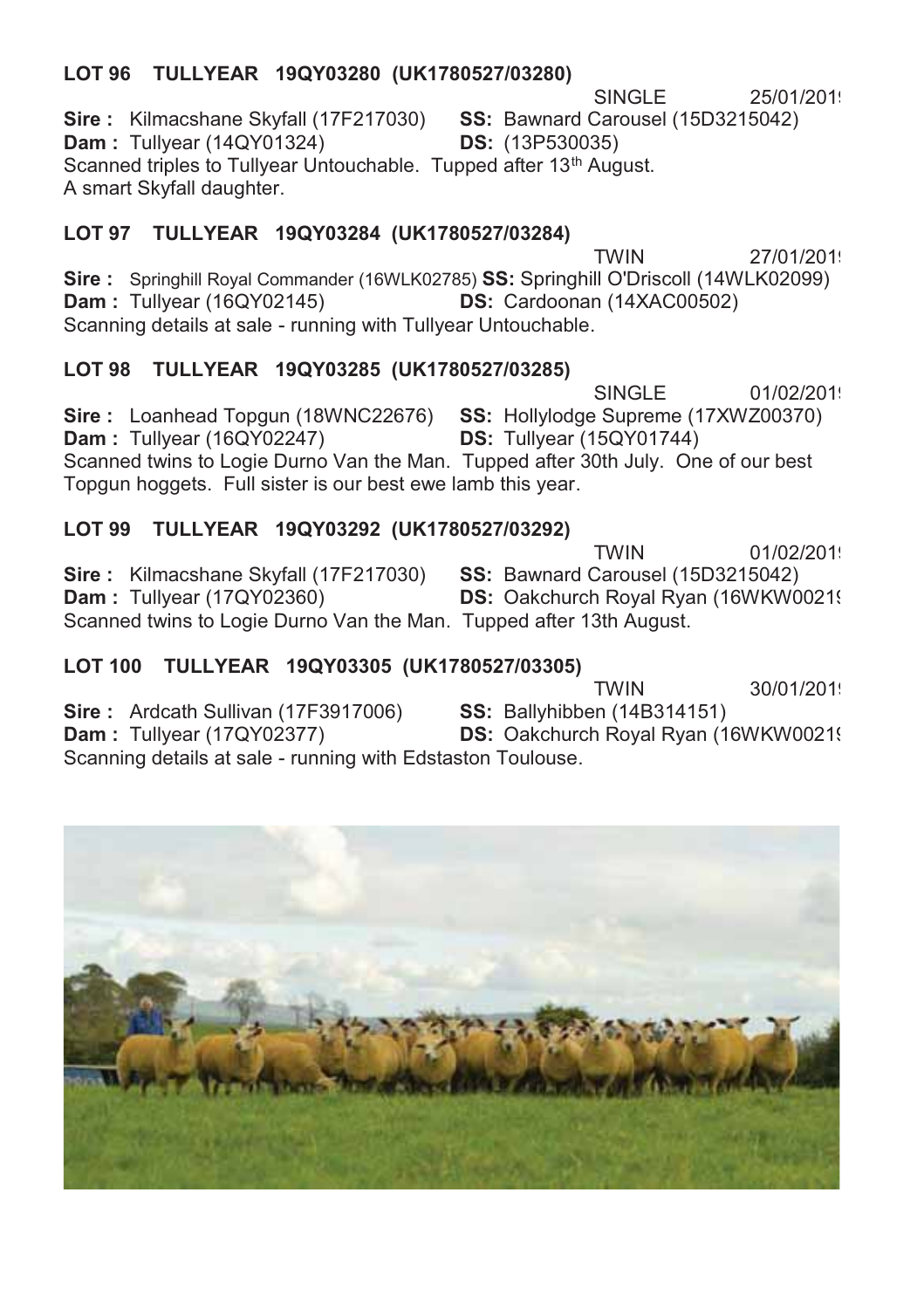# **LOT 101 TULLYEAR 19QY03308 (UK1780527/03308)**

**TWIN** 30/01/2019 **Sire :** Springhill Royal Commander (16WLK02785) **SS:** Springhill O'Driscoll (14WLK02099) **Dam :** Banville (16WZ00432) **DS:** Drumsallagh Pierre (15ZWV00237) Scanned twins to Tullyear Untouchable. Tupped after 13th August. Dam purchased from the Banville flock.

# **LOT 102 TULLYEAR 19QY03312 (UK1780527/03312)**

 SINGLE 01/02/2019 **Sire :** Ardcath Sullivan (17F3917006) **SS:** Ballyhibben (14B314151) **Dam :** Tullyear (17QY02511) **DS:** Oakchurch Royal Ryan (16WKW00219) Scanned twins to Tullyear VG. Tupped after 30th July. Dam a very big Royal Ryan daughter.

# **LOT 103 TULLYEAR 19QY03316 (UK1780527/03316)**

TWIN 02/02/2019 **Sire :** Ardcath Sullivan (17F3917006) **SS:** Ballyhibben (14B314151) **Dam :** Tullyear (17QY02548) **DS:** Tullyear (16QY02151) Scanned twins to Logie Durno Van the Man. Tupped after 30th July. Stylish Sullivan daughter.

# **LOT 104 TULLYEAR 19QY03320 (UK1780527/03320)**

SINGLE 02/02/2019 **Sire :** Kilmacshane Skyfall (17F217030) **SS:** Bawnard Carousel (15D3215042) **Dam :** Tullyear (12QY00752) **DS:** Bawnard Keystone (1D320113) Scanned twins to Edstaston Toulouse. Tupped after 30th July. Good female line.

# **LOT 105 TULLYEAR 19QY03324 (UK1780527/03324)**

TRIPLET 02/02/2019<br>**SS:** Hollylodge Supreme (17XWZ00370) **Sire :** Loanhead Topgun (18WNC22676)<br>**Dam :** Tullyear (17QY02445) **DS:** Oakchurch Royal Ryan (16WKW00219) Scanned twins to Edstaston Toulouse. Tupped after 30th July.

# **LOT 106 TULLYEAR 19QY03325 (UK1780527/03325)**

SINGLE 03/02/2019 **Sire :** Ardcath Sullivan (17F3917006) **SS:** Ballyhibben (14B314151) **DS:** Oakchurch Royal Ryan (16WKW00219) Scanned twins to Logie Durno Van the Man. Tupped after 30th July. One of the best Sullivan daughters.

# **LOT 107 TULLYEAR 19QY03327 (UK1780527/03327)**

**TWIN** 04/02/2019 **Sire :** Ardcath Sullivan (17F3917006) **SS:** Ballyhibben (14B314151) **Dam :** Tullyear (17QY02391) **DS:** Oakchurch Royal Ryan (16WKW00219) Scanned twins to Logie Durno Van the Man. Tupped after 30th July. An eye catching hogget.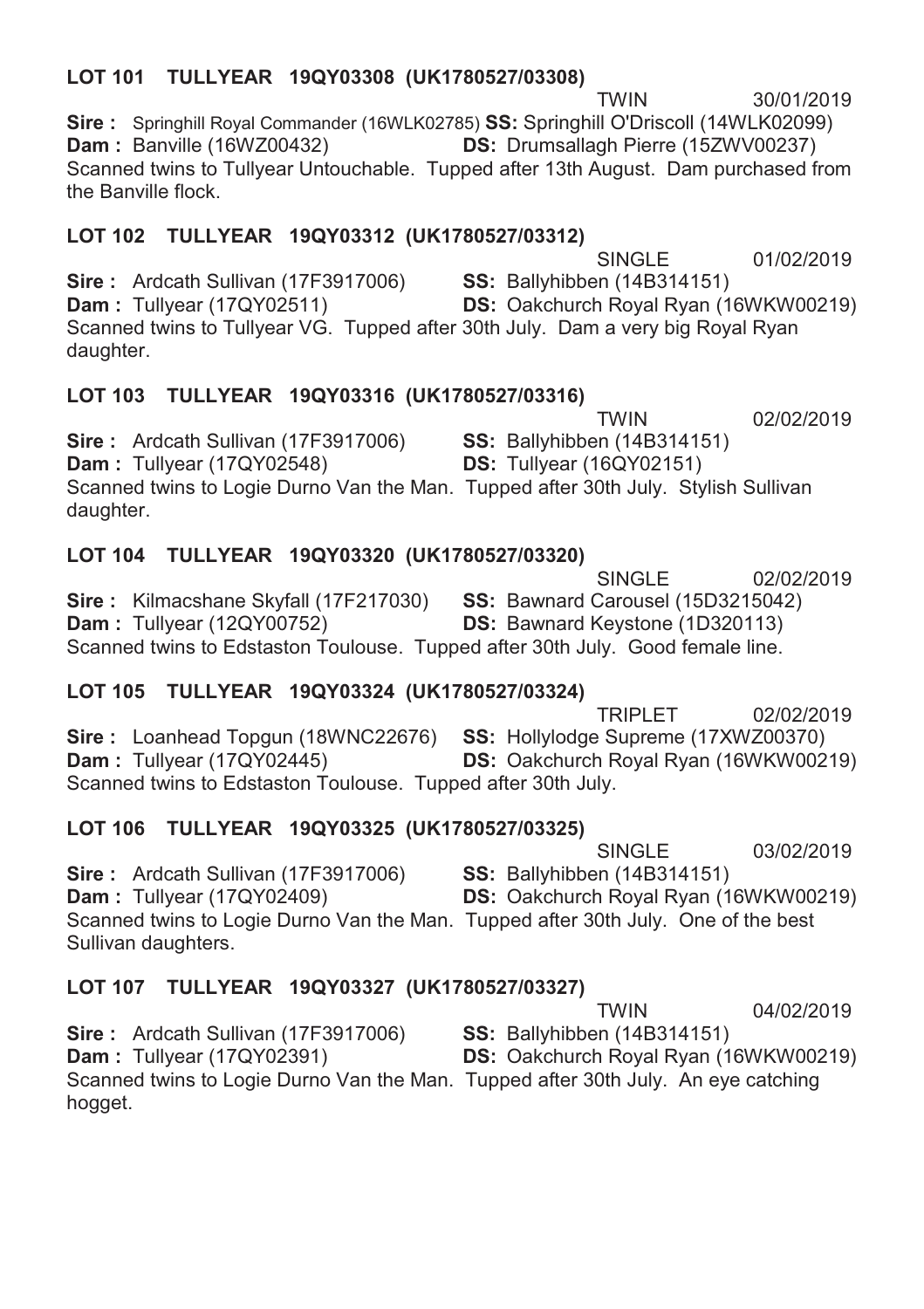# **LOT 108 TULLYEAR 19QY03328 (UK1780527/03328)**

TRIPLET 04/02/2019

**Sire :** Ardcath Sullivan (17F3917006) **SS:** Ballyhibben (14B314151) **Dam :** Tullyear (17QY02457) **DS:** Tullyear (16QY02073) Scanned twins to Logie Durno Van the Man. Tupped after 13th August. Well fleshed ewe from the J17 line.

# **LOT 109 TULLYEAR 19QY03331 (UK1780527/03331)**

 SINGLE 04/02/2019 **Sire :** Ardcath Sullivan (17F3917006) **SS:** Ballyhibben (14B314151)<br>**Dam :** Tullyear (17QY02355) **DS:** Oakchurch Royal Ryan (1 **DS:** Oakchurch Royal Ryan (16WKW00219) Scanned single to Tullyear Untouchable. Tupped after 13th August.

# **LOT 110 TULLYEAR 19QY03342 (UK1780527/03342)**

**TWIN** 10/02/2019 **Sire :** Loanhead Topgun (18WNC22676) **SS:** Hollylodge Supreme (17XWZ00370) **Dam :** Tullyear (17QY02444) **DS:** Oakchurch Royal Ryan (16WKW00219) Scanned single to Edstaston Toulouse. Tupped 30th July.

# **LOT 111 TULLYEAR 19QY03345 (UK1780527/03345)**

**TWIN** 01/04/2019 **Sire :** Loanhead Topgun (18WNC22676) **SS:** Hollylodge Supreme (17XWZ00370) **Dam :** Tullyear (18QY02648) **DS:** Logie Durno Finnegan (0ZNN5635) Scanned twins to Tullyear Untouchable. Tupped after 30th July. Grand dam our great breeding J18 ewe.

# **LOT 112 TULLYEAR 19QY03346 (UK1780527/03346)**

**TWIN** 01/04/2019 **Sire :** Ardcath Sullivan (17F3917006) **SS:** Ballyhibben (14B314151) **Dam :** Tullyear (18QY02815) **DS:** Oakchurch Royal Ryan (16WKW00219) Scanned twins to Tullyear Untouchable. Tupped after 30th July. Grand dam purchased from the Arbryn flock.

# **LOT 113 TULLYEAR 19QY03351 (UK1780527/03351)**

**TWIN** 17/03/2019 **Sire :** Loanhead Topgun (18WNC22676) **SS:** Hollylodge Supreme (17XWZ00370) **Dam :** Tullyear (15QY01710) **DS:** Lisfuncheon Limited Edition (11A5411014) Scanned twins to Tullyear VG. Tupped after 30th July. A smart Topgun daughter.

# **LOT 114 TULLYEAR 19QY03356 (UK1780527/03356)**

 TWIN 01/04/2019 **Sire :** Ardcath Sullivan (17F3917006) **SS:** Ballyhibben (14B314151) **Dam :** Tullyear (15QY01819) **DS:** (13E230015) Scanned single to Edstaston Toulouse. Tupped after 13th August.

# **LOT 115 TULLYEAR 19QY03359 (UK1780527/03359)**

**TWIN** 01/04/2019 **Sire :** Loanhead Topgun (18WNC22676) **SS:** Hollylodge Supreme (17XWZ00370) **Dam :** Tullyear (14QY01244) **DS:** Bawnard Keystone (1D320113) **DS:** Bawnard Keystone (1D320113) Scanned twins to Edstaston Toulouse. Tupped after 30th July.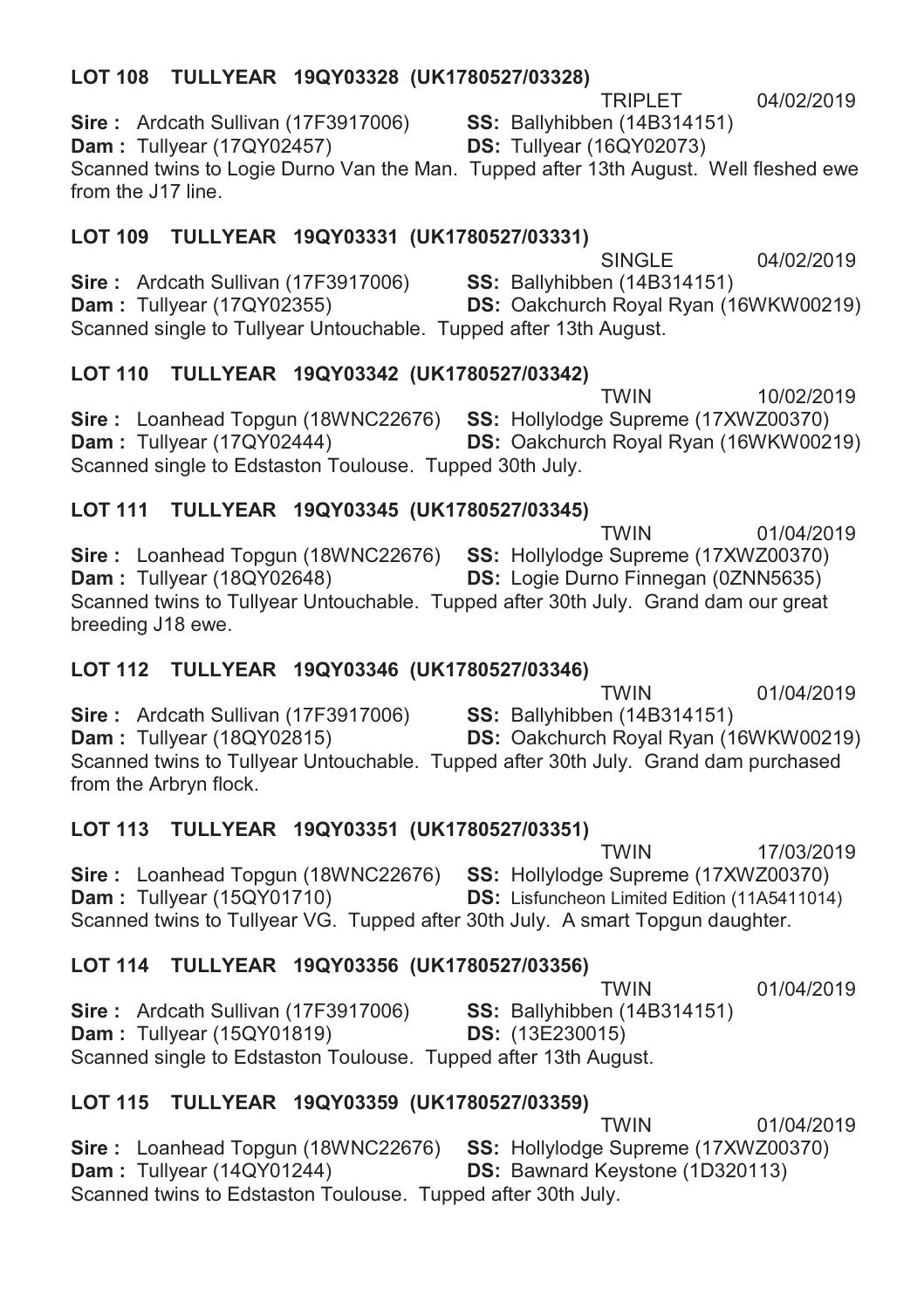## **LOT 116 TULLYEAR 19QY03390 (UK1780527/03390)**

**TWIN** 01/04/2019 **Sire :** Kilmacshane Skyfall (17F217030) **SS:** Bawnard Carousel (15D3215042) **Dam :** Tullyear (16QY02171) **DS:** Tullyear (14QY01387) Scanning details at sale - running with Tullyear Untouchable.

# **LOT 117 TULLYEAR 19QY03169 (UK1780527/03169)**

TRIPLET 09/01/2019 **Sire :** Springhill Royal Commander (16WLK02785) **SS:** Springhill O'Driscoll (14WLK02099) **Dam :** (13A5413032) **DS:** (1A540018) Scanned twins to Edstaston Toulouse. Tupped after 6th July.

### **LOT 118 TULLYEAR 19QY03395 (UK1780527/03395)**

**TRIPLET** 01/04/2019

**Sire :** Ardcath Sullivan (17F3917006) **SS:** Ballyhibben (14B314151)

**Dam :** Tullyear (15QY01705) **DS:** Tullyear Oman (14QY01317) Scanned single to Logie Durno Van the Man. Tupped after 30th July. A special hogget to

end the sale - very stylish. Dam our best Oman daughter from our good J17 line.

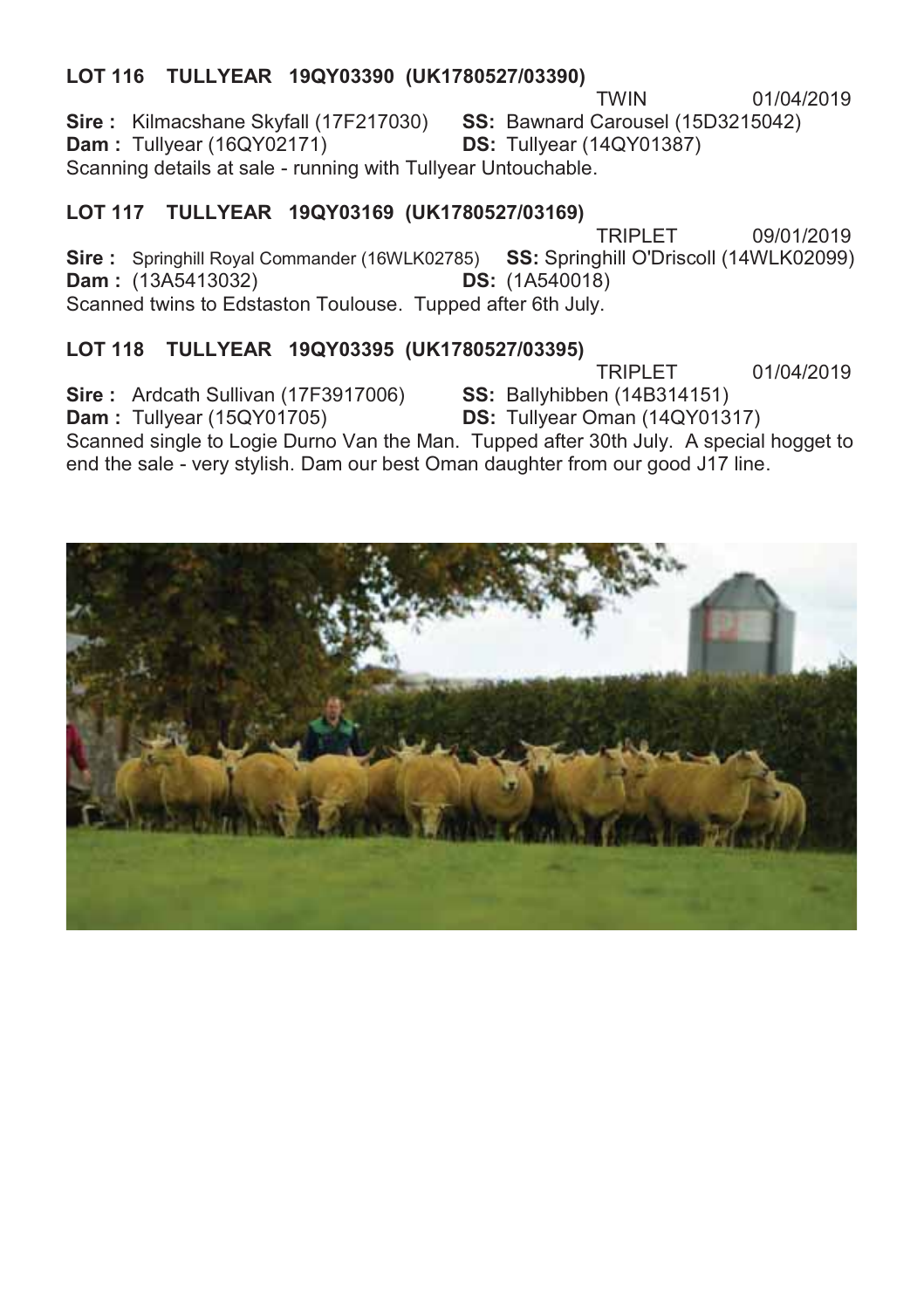# WHEY BASED MILK REPLACERS SUPPLIERS OF QUALITY SKIM AND **BRITMILK**

# CALF & LA AMB

# **MILK REPLACERS**



# FORAGE & CRIMPING ADDITIVE

 $\mathbf{r}$ 

*More Milk (28 litres more per tonne treated)* **<sup>❖</sup>** More Beef (4.5kg more liveweight gain per tonne treated) **<sup>❖</sup>** Over 50 tonnes more silage per 1000 tonnes of grass treated -

# FOR FURTHER INFORMATION CONTACT:  **OSCAR CLINGEN : 07802 288108**

 **BRITMILK HEAD OFFICE:** www.britmilk.co.uk info@britmilk.co.uk **01387 750459 or**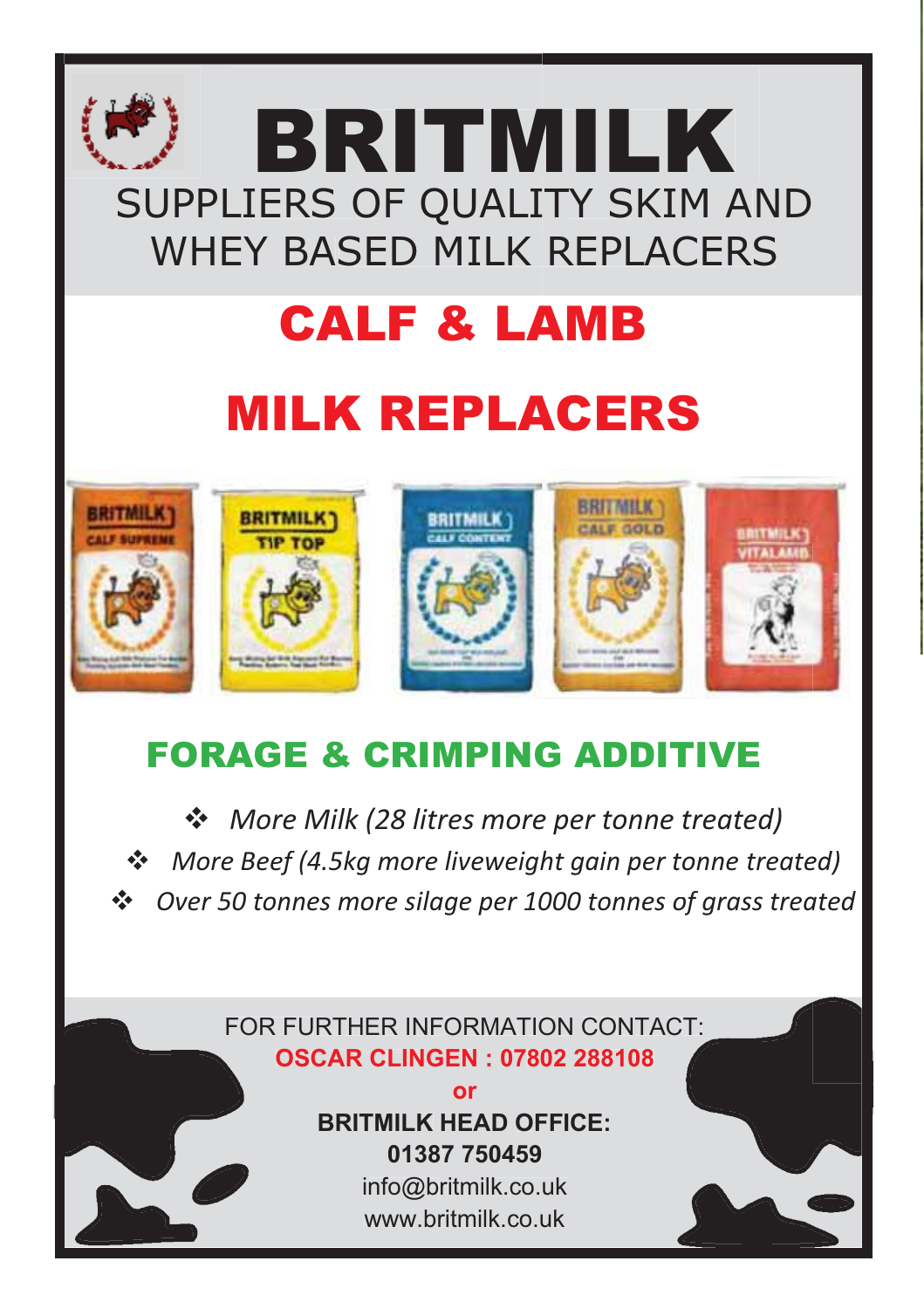

**FEEDING INNOVATION** 

**As lambing season nears, it's a good time to review dietary protein levels, since udder development and milk supply are particularly sensitive to protein nutrition.**

If your forage is low in protein, feeding Thompsons' Super Hi-Lamb Ewe Nuts for the next 2-3 weeks will correct the protein shortfall at the critical stage of pregnancy, when there is a spurt in lamb development and the ewe requires key nutrients.

For further help and advice, contact Thompsons' Technical Team or your local sales representative.

# **T 028 9035 1321 thompson.co.uk**